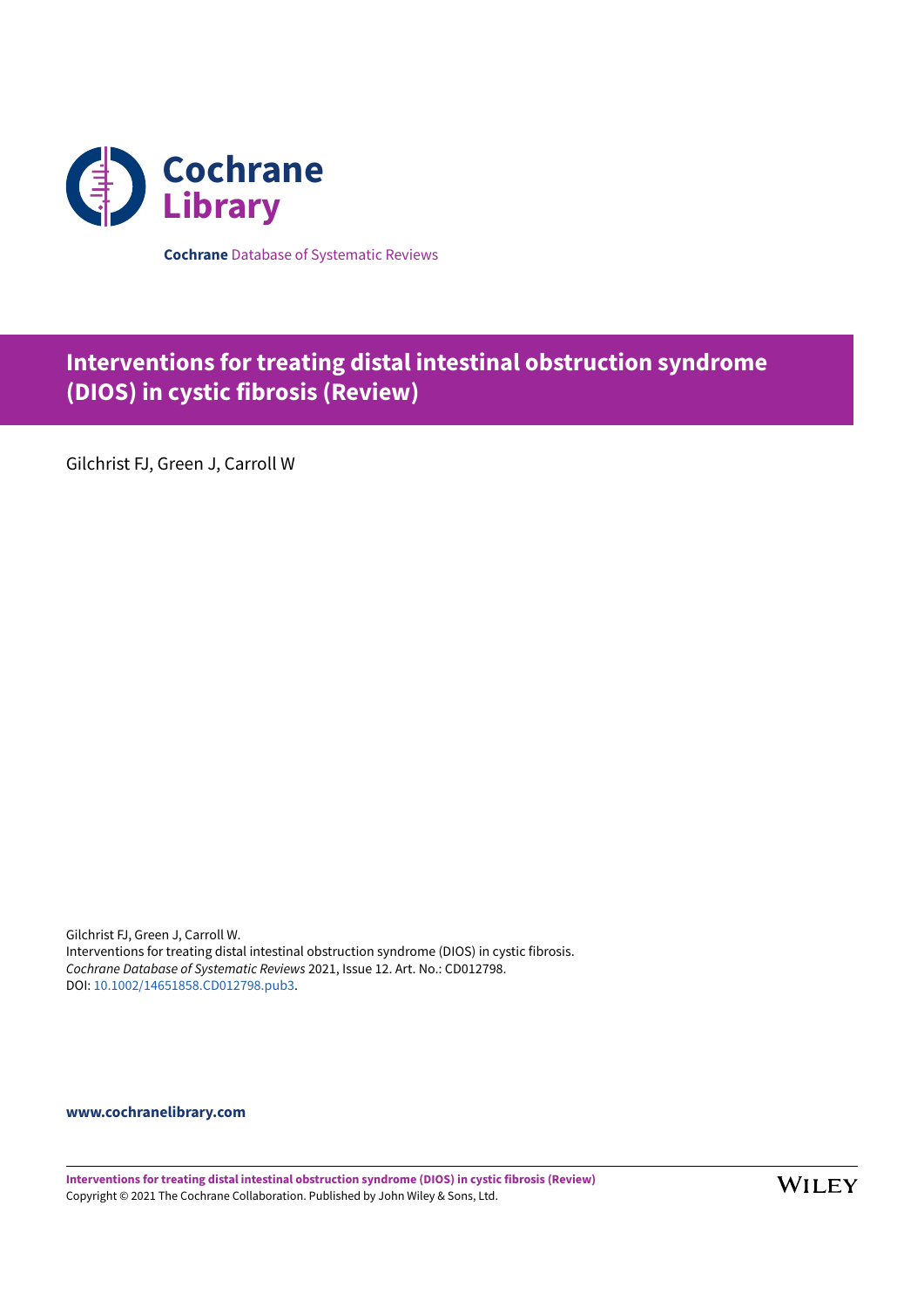

Trusted evidence.<br>Informed decisions.<br>Better health.

# **TABLE OF CONTENTS**

| <b>ABSTRACT</b>                                                                                                                                                                                                               |    |
|-------------------------------------------------------------------------------------------------------------------------------------------------------------------------------------------------------------------------------|----|
|                                                                                                                                                                                                                               | 2  |
|                                                                                                                                                                                                                               | 3  |
| <b>BACKGROUND</b>                                                                                                                                                                                                             | 5  |
| <b>OBJECTIVES</b>                                                                                                                                                                                                             | 6  |
| METHODS                                                                                                                                                                                                                       | 6  |
| <b>RESULTS</b>                                                                                                                                                                                                                | 9  |
| Figure 1.                                                                                                                                                                                                                     | 11 |
|                                                                                                                                                                                                                               | 13 |
|                                                                                                                                                                                                                               | 14 |
|                                                                                                                                                                                                                               | 15 |
|                                                                                                                                                                                                                               | 15 |
| <b>REFERENCES</b>                                                                                                                                                                                                             | 16 |
|                                                                                                                                                                                                                               | 17 |
| <b>APPENDICES</b>                                                                                                                                                                                                             | 19 |
|                                                                                                                                                                                                                               | 23 |
| <b>HISTORY</b>                                                                                                                                                                                                                | 24 |
|                                                                                                                                                                                                                               | 24 |
|                                                                                                                                                                                                                               | 24 |
|                                                                                                                                                                                                                               | 25 |
| DIFFERENCES BETWEEN PROTOCOL AND REVIEW manageneral content and content the content of the content of the content of the content of the content of the content of the content of the content of the content of the content of | 25 |
|                                                                                                                                                                                                                               | 25 |
|                                                                                                                                                                                                                               |    |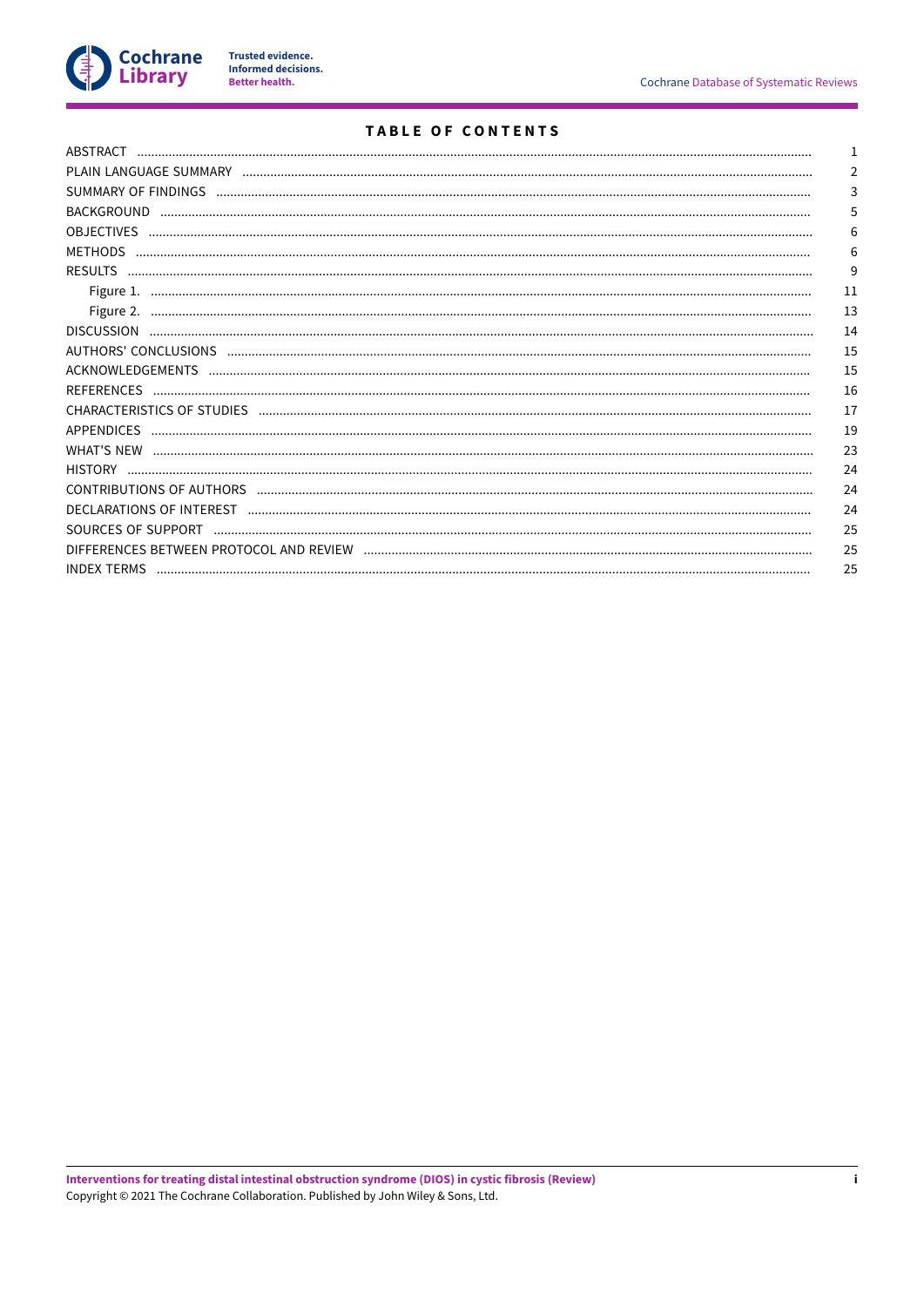#### **[Intervention Review]**

# **Interventions for treating distal intestinal obstruction syndrome (DIOS) in cystic fibrosis**

Francis J Gilchrist 1, Jessica Green1, Will Carroll 2

1Academic Department of Child Health, Royal Stoke University Hospital, Stoke-on-Trent, UK. 2Department of Paediatric Respiratory Medicine, University Hospitals of the North Midlands, Stoke-on-Trent, UK

**Contact:** Francis J Gilchrist, [francis.gilchrist@uhns.nhs.uk.](mailto:francis.gilchrist@uhns.nhs.uk)

**Editorial group:** Cochrane Cystic Fibrosis and Genetic Disorders Group. **Publication status and date:** New search for studies and content updated (no change to conclusions), published in Issue 12, 2021.

**Citation:** Gilchrist FJ, Green J, Carroll W. Interventions for treating distal intestinal obstruction syndrome (DIOS) in cystic fibrosis. *Cochrane Database of Systematic Reviews* 2021, Issue 12. Art. No.: CD012798. DOI: [10.1002/14651858.CD012798.pub3.](https://doi.org/10.1002%2F14651858.CD012798.pub3)

Copyright © 2021 The Cochrane Collaboration. Published by John Wiley & Sons, Ltd.

## **A B S T R A C T**

#### <span id="page-2-0"></span>**Background**

Cystic fibrosis is the most common life-limiting autosomal recessive genetic disorder in white populations. Distal intestinal obstruction syndrome (DIOS) is an important morbidity in cystic fibrosis. It is the result of the accumulation of viscid faecal material within the bowel which combines with thick, sticky mucus produced in the intestines of people with cystic fibrosis. The intestine may be completely blocked (complete DIOS) or only partially blocked (incomplete DIOS). Once a diagnosis of DIOS has been made, the goal of therapy is to relieve the acute complete or incomplete faecal obstruction and ultimately prevent the need for surgical intervention*.*

#### **Objectives**

This review aimed to evaluate the eFectiveness and safety of diFerent treatment regimens for the treatment of DIOS (complete and incomplete) in children and adults with cystic fibrosis.

#### **Search methods**

We searched the Cochrane Cystic Fibrosis and Genetic Disorders Group Trials Register comprising references identified from comprehensive electronic database searches and handsearches of relevant journals and abstract books of conference proceedings. Date of search: 09 September 2021.

We also searched online trial registries. Date of last search: 12 October 2021.

#### **Selection criteria**

Randomised controlled trials, quasi-randomised controlled trials (including cross-over trials (to be judged on an individual basis)) comparing the use of laxative agents or surgery for treating DIOS in children, young people and adults with cystic fibrosis to each other, placebo or no intervention.

#### **Data collection and analysis**

Two authors independently screened papers, extracted trial details and assessed for risk of bias. The authors assessed the quality of evidence using GRADE.

#### **Main results**

There was one trial with 20 participants (16 females) included in the review. The mean age of participants was 13.1 years. The trial was a double-blinded, randomised cross-over trial which had a duration of 12 months in total and compared high-dose and low-dose pancreatic enzyme therapy. As only the abstract of the trial was available, the overall risk of bias was judged to be unclear. The trial did not address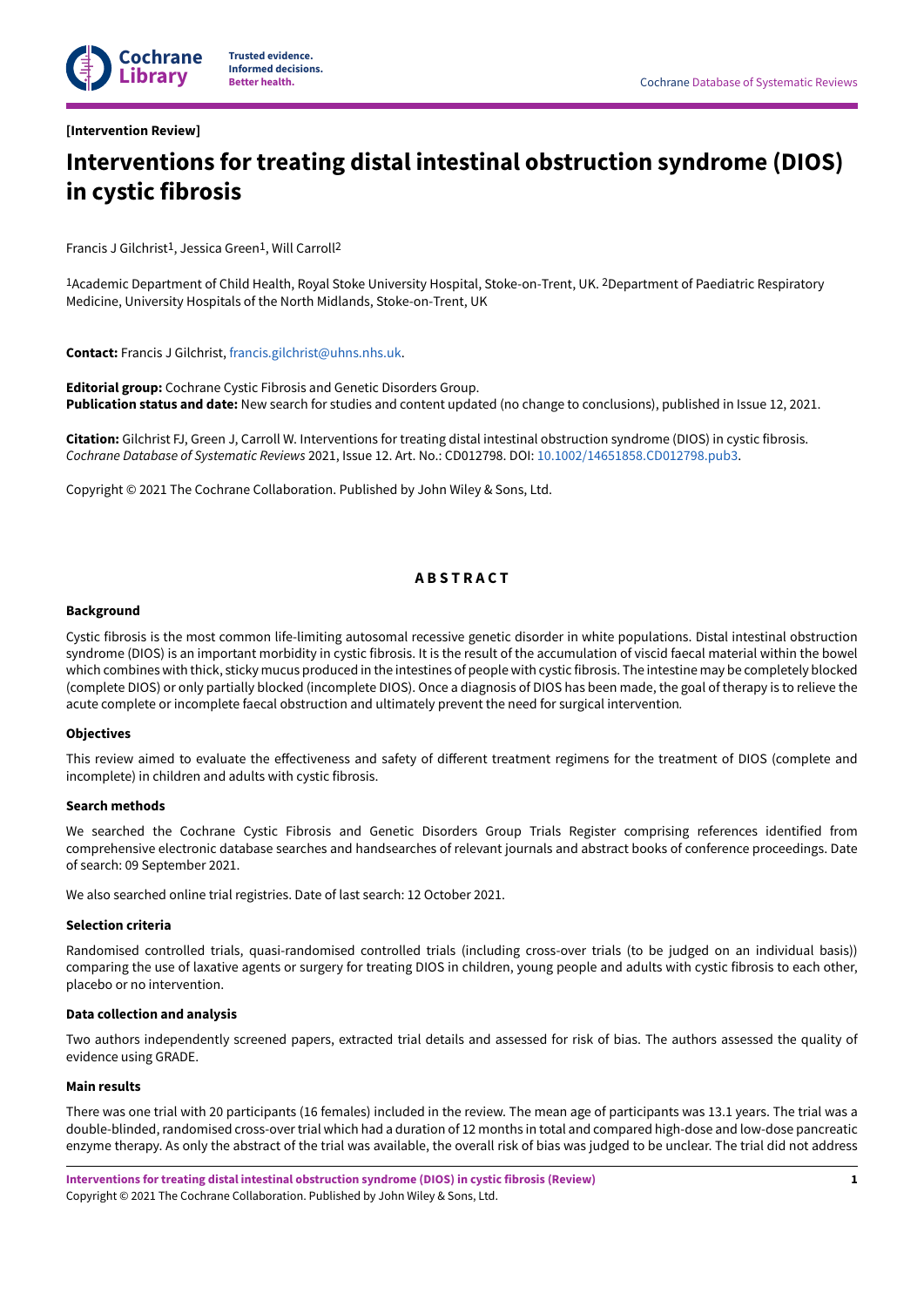

either of our primary outcomes (time until resolution of DIOS and treatment failure rate), but reported episodes of acute DIOS, presence of abdominal mass and abdominal pain. There were no numerical data available for these outcomes, but the authors stated that there was no diFerence between treatment with high-dose or low-dose pancreatic enzymes. The overall certainty of the evidence was found to be very low.

#### **Authors' conclusions**

There is a clear lack of evidence for the treatment of DIOS in people with cystic fibrosis. The included abstract did not address our primary outcome measures and did not provide numerical data for the two secondary outcomes it did address. Therefore, we cannot justify the use of high-dose pancreatic enzymes for treating DIOS, nor can we comment on the eFicacy and safety of other laxative agents. From our findings, it is clear that more randomised controlled trials need to be conducted in this area.

## <span id="page-3-0"></span>**P L A I N L A N G U A G E S U M M A R Y**

#### **Interventions for treating distal intestinal obstruction syndrome (DIOS) in cystic fibrosis**

#### **Review question**

We reviewed the evidence about the eFectiveness and safety of diFerent treatments for distal intestinal obstruction syndrome (DIOS) in children and adults with cystic fibrosis.

#### **Background**

Cystic fibrosis is a common, life-limiting, inherited disease. One of the main features of cystic fibrosis is the thick, sticky mucus produced by many organs including the lungs, pancreas and intestine. DIOS occurs when mucus in the intestine combines with faeces and builds up to produce a mass. This mass can partially or completely block the intestine and cause symptoms such as vomiting, severe abdominal pain and a swollen stomach (abdominal distension). Once a diagnosis of DIOS has been made, the goal of therapy is to relieve the complete or partial blockage and ultimately prevent the need for any surgical intervention.

## **Search date**

The evidence is current to: 12 October 2021.

#### **Trial characteristics**

The review included one trial with 20 people with cystic fibrosis who were aged between 7.1 and 23.2 years of age (average 13.1 years old). The 12-month trial compared a high dose of pancreatic enzymes with a low dose of pancreatic enzymes for treating chronic DIOS.

#### **Key results**

The trial did not report on our primary outcomes (time until DIOS successfully treated and treatment failure rate), but addressed two of our secondary outcomes; episodes of acute DIOS and the harmful eFects that might occur in participants (the presence of an abdominal mass and abdominal pain). There were no numerical data available forthese results, but the authors reported that there was no diFerence between high-dose or low-dose pancreatic enzymes.

#### **Certainty of the evidence**

We found the overall certainty of the evidence to be very low. The trial itself was only published as an abstract from a conference which did not include numerical data and it was not published as a full report. This meant that we do not know many details about the trial. We thought that the overall risk of bias was unclear, as the trial authors did not describe how participants were put into the treatment groups, whether any participants dropped out or whether the planned outcomes were the same as the reported outcomes. The trial also had a very small number of participants and a limited age range, making it diFicult to draw conclusions about the relevance of the treatment for all people with cystic fibrosis.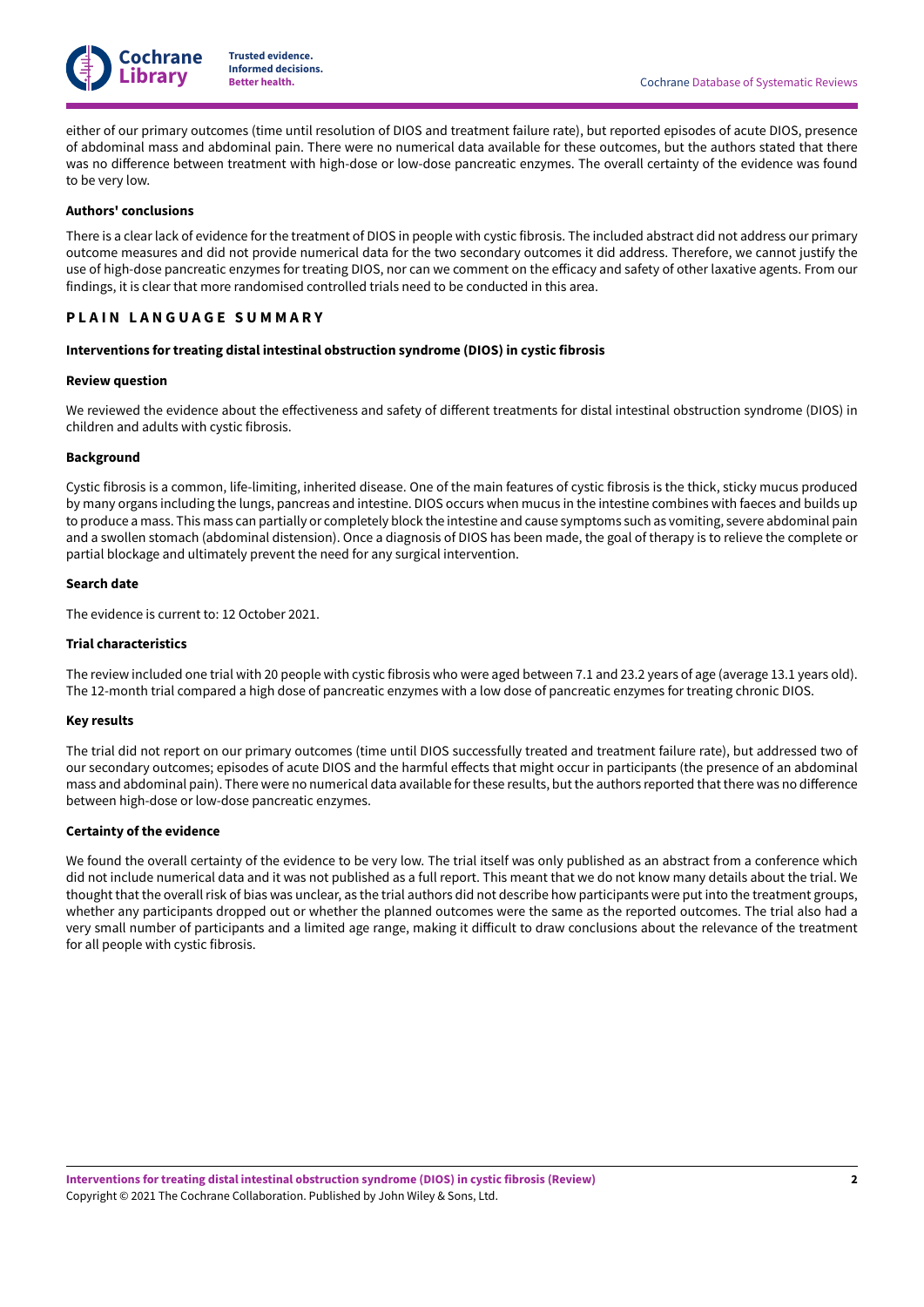# **S U M M A R Y O F F I N D I N G S**

Summary of findings 1. Summary of findings - high-dose pancreatic enzymes compared with low-dose pancreatic enzymes

**High-dose pancreatic enzymes compared with low-dose pancreatic enzymes for treating DIOS**

**Patient or population**: children and adults with cystic fibrosis

**Settings**: outpatient

**Intervention**: high-dose pancreatic enzymes

**Comparison**: low-dose pancreatic enzymes

| <b>Outcomes</b>                                                                | Illustrative comparative risks* (95% CI)                                       |                                   | <b>No of Partici-</b><br><b>Relative effect</b><br>(95% CI)<br>pants |                                                              | <b>Certainty of the</b><br><b>Comments</b><br>evidence<br>(GRADE) |  |
|--------------------------------------------------------------------------------|--------------------------------------------------------------------------------|-----------------------------------|----------------------------------------------------------------------|--------------------------------------------------------------|-------------------------------------------------------------------|--|
|                                                                                | <b>Assumed risk</b>                                                            | <b>Corresponding risk</b>         | (trials)                                                             |                                                              |                                                                   |  |
|                                                                                | Low-dose pancreatic en-<br>zymes                                               | High-dose pancreatic en-<br>zymes |                                                                      |                                                              |                                                                   |  |
| Time taken from start of treat-<br>ment until the resolution of<br><b>DIOS</b> | Outcome not reported.                                                          |                                   |                                                                      |                                                              | N/A                                                               |  |
| <b>Treatment failure rate</b>                                                  | Outcome not reported.                                                          |                                   |                                                                      |                                                              | N/A                                                               |  |
| Adherence                                                                      | Outcome not reported.                                                          |                                   |                                                                      |                                                              | N/A                                                               |  |
| <b>Episodes of acute DIOS</b>                                                  | There was no difference between low-dose and high-<br>dose pancreatic enzymes. |                                   | N/A                                                                  | 20                                                           | $\bigoplus \bigoplus \bigoplus$<br>very                           |  |
|                                                                                |                                                                                |                                   |                                                                      | $(1 \text{ trial})$                                          | low <sub>a,b,c,d,e,f</sub>                                        |  |
| Follow-up: at 12 months                                                        |                                                                                |                                   |                                                                      |                                                              |                                                                   |  |
| Adverse effects: abdominal<br>mass                                             | There was no difference between low-dose and high-<br>dose pancreatic enzymes. |                                   | N/A                                                                  | 20<br>$\bigoplus$ $\bigodot$ $\bigodot$<br>very lowb,c,d,e,f |                                                                   |  |
|                                                                                |                                                                                |                                   |                                                                      | $(1 \text{ trial})$                                          |                                                                   |  |
| Follow-up: at 12 months                                                        |                                                                                |                                   |                                                                      |                                                              |                                                                   |  |
| Adverse effects: abdominal<br>pain                                             | There was no difference between low-dose and high-<br>dose pancreatic enzymes. |                                   | N/A<br>20<br>$(1 \text{ trial})$                                     |                                                              | $\bigoplus$ $\bigodot$ $\bigodot$                                 |  |
|                                                                                |                                                                                |                                   |                                                                      | very lowb,c,d,e,f                                            |                                                                   |  |

<span id="page-4-1"></span><span id="page-4-0"></span>**(Review)**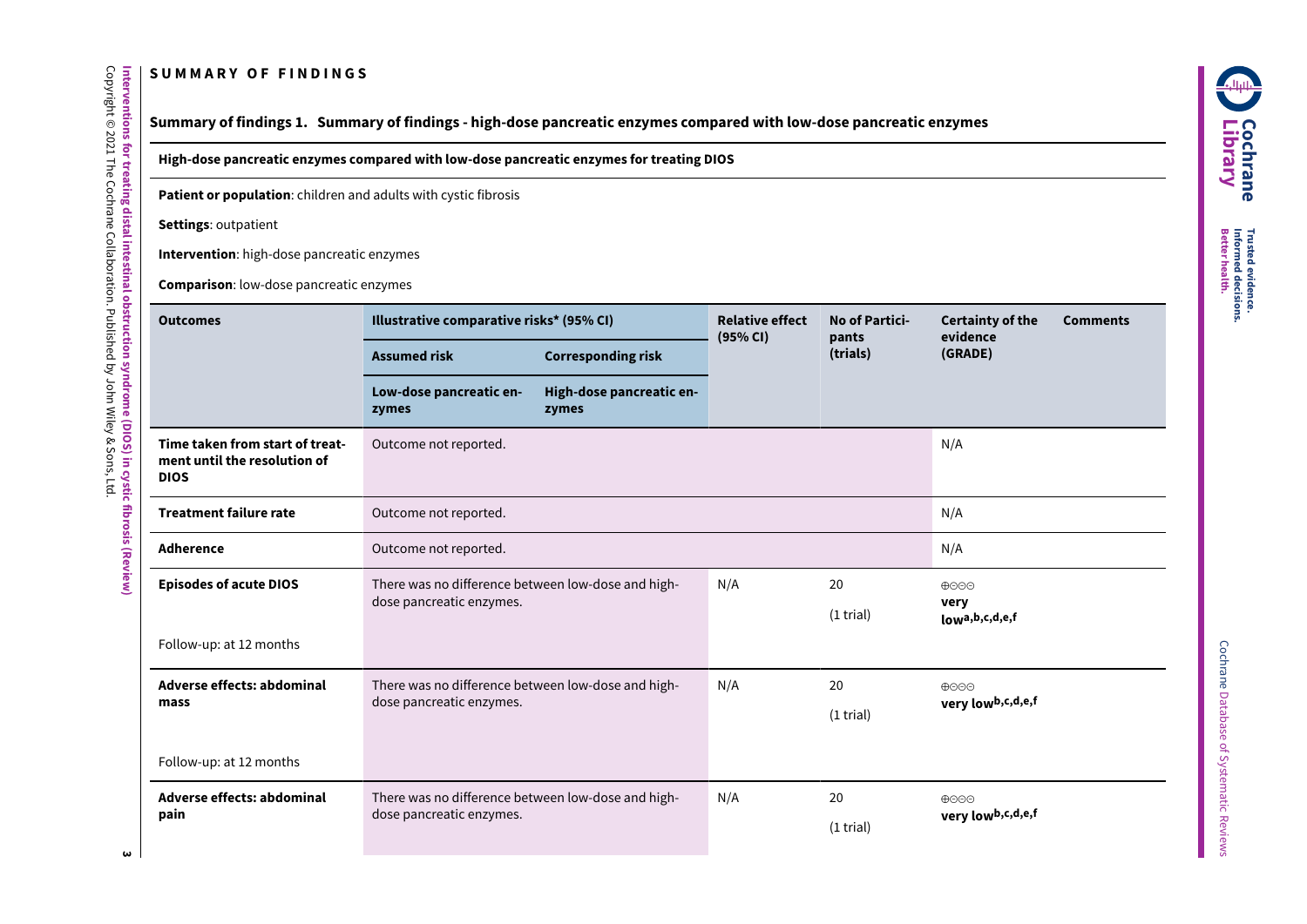**C o c hra n e Lib r a r y**

Follow-up: at 12 months

\*The basis for the **assumed risk** (e.g. the median control group risk across studies) is provided in footnotes. The **corresponding risk** (and its 95% confidence interval) is based on the assumed risk in the comparison group and the **relative effect** of the intervention (and its 95% CI). **CI**: confidence interval; **DIOS**: distal intestinal obstruction syndrome; **N/A**: not applicable.

GRADE Working Group grades of evidence

**High certainty**: further research is very unlikely to change our confidence in the estimate of effect.

**Moderate certainty**: further research is likely to have an important impact on our confidence in the estimate of effect and may change the estimate.

**Low certainty**: further research is very likely to have an important impact on our confidence in the estimate of effect and is likely to change the estimate.

**Very low certainty**: we are very uncertain about the estimate.

*a* The method of measurement of episodes of acute DIOS (e.g. numbers, %, per person or total number of episodes) was not described in the trial.

*b* The small number of participants in the trial (20) decreases the precision of the results.

*c* The participants had a very limited age range (7.1 years to 23.2 years), making the evidence for these outcomes restricted to this group, and therefore increasing its indirectness.

*d* The majority of the risk of bias domains were ranked as unclear (selection bias, attrition bias and reporting bias) as there was little information provided in the trial.

*e*No specific numerical data were provided for the results of these outcomes, therefore we cannot be sure of the significance or relevance of these results.

*f* There was no washout period described in this cross-over trial, therefore we cannot be sure whether there was a carry-over eFect of the treatments.

**4**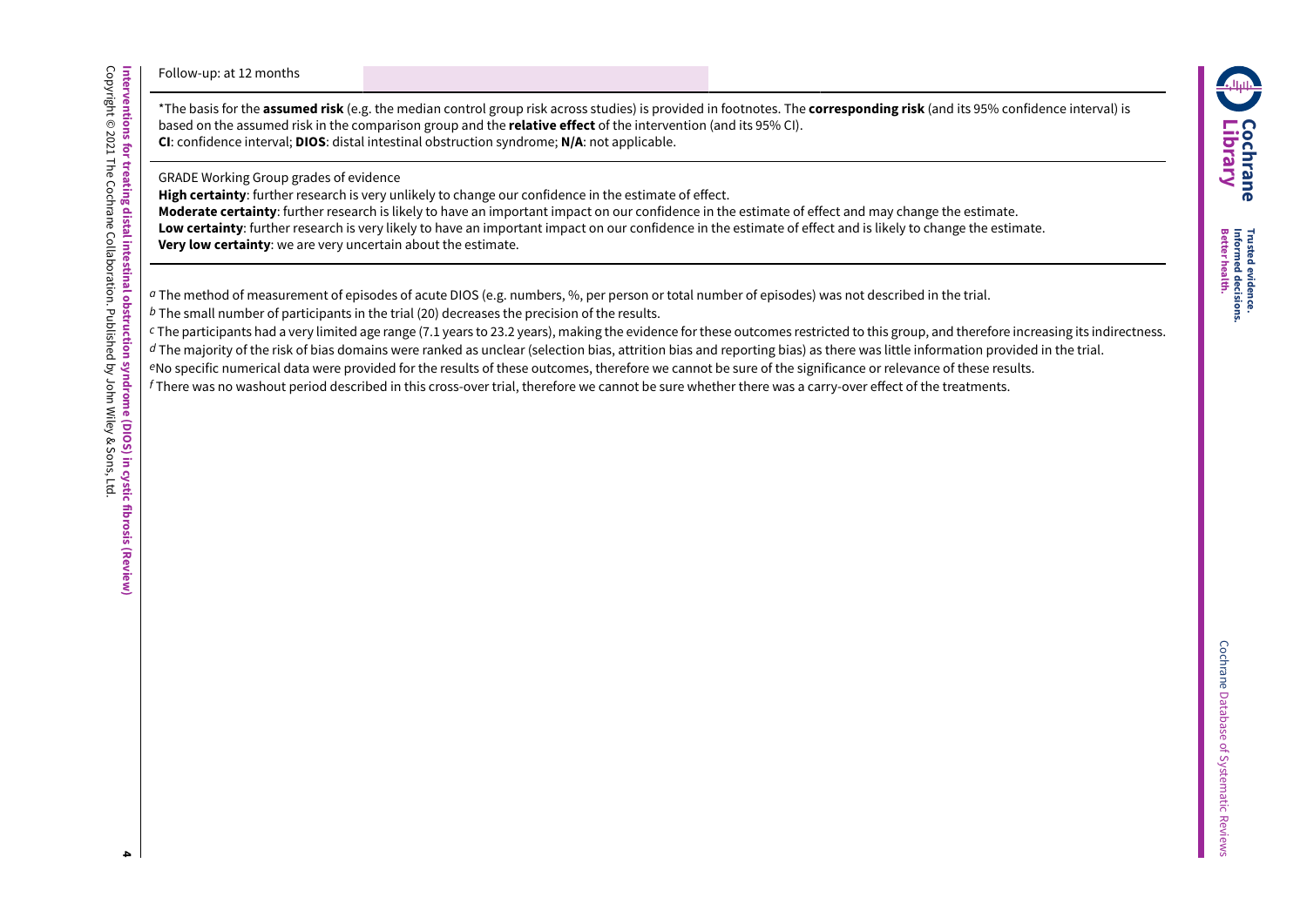

## <span id="page-6-0"></span>**B A C K G R O U N D**

Please see the appendices for a glossary of terms used in the review [\(Appendix 1](#page-20-1)). For definitions of Cochrane statistical and methodological terms, please see the Cochrane [Community](http://community.cochrane.org/glossary) [Glossary.](http://community.cochrane.org/glossary)

## **Description of the condition**

Cystic fibrosis (CF) is the most common life-limiting autosomal recessive genetic disorder in white populations. An affected individual must possess two defective copies of the gene that encodes a protein called the cystic fibrosis transmembrane conductance regulator (CFTR). Approximately 1 in 25 of the UK white population carry a single defective copy of this gene, and 1 in 2500 newborns in the UK are born with CF [\(Tobias](#page-18-1) 2011). Worldwide, CF aFects approximately 70,000 children and adults (Cystic Fibrosis [Foundation](#page-17-1) Patient Registry 2012).

Although respiratory symptoms are most prominent and often the focus of clinical care, CF also has important effects on the gastrointestinal and endocrine systems. The CFTR protein translates into an ion channel responsible for conducting negatively charged ions (notably chloride, bicarbonate and thiocyanate ions) across various cell membranes in the body, and thus indirectly influences water transport across these membranes. Absent or dysfunctional CFTR leads to thickened, dehydrated mucus. AFected individuals experience multi-organ dysfunction, resulting in morbidity and reduced quality of life.

Distal intestinal obstruction syndrome (DIOS) is an important morbidity in CF. It occurs when the thick, faecal material combines with sticky mucus in the CF intestine, commonly in the terminal ileum and caecum, making it fixed in position and diFicult to remove ([Colombo 2011\)](#page-17-2). This may cause complete blockage (complete DIOS) or partial blockage (incomplete DIOS).

DIOS aFects between 10% to 22% of individuals with CF [\(Davidson](#page-17-3) [1987](#page-17-3); [Dray](#page-17-4) 2004); and is associated with meconium ileus, liver disease, diabetes mellitus and *Pseudomonas aeruginosa* infection [\(Munck 2016](#page-18-2)). It also occurs in individuals who have pancreatic enzyme deficiency and, anecdotally, in those who do not adhere to pancreatic enzyme replacement therapy [\(Hess 2015\)](#page-17-5).

## **Distinguishing DIOS from other causes of bowel obstruction in CF**

The CF gut is prone to obstruction from other causes due to its altered pathophysiology. A small but significant proportion of newborns with CF present either at birth or shortly afterwards with a type of bowel obstruction called meconium ileus. Meconium ileus occurs in 13% to 17% of all people with CF (Van der [Doef](#page-18-3) [2011](#page-18-3)). Throughout life, children and adults with CF are prone to constipation, with almost half of all children studied (47%) having evidence of constipation (Van der Doef [2011](#page-18-3)).

However, it is possible to distinguish between constipation and DIOS clinically and radiologically. DIOS is an acute complete or incomplete faecal obstruction in the ileocecum, whereas constipation is defined as gradual faecal impaction of the total colon ([Houwen](#page-18-4) 2010). A further important differential diagnosis that needs to be considered in individuals with suspected DIOS is obstruction caused by scar tissue (adhesions) from previous abdominal surgery.

## **Description of the intervention**

Once a diagnosis of DIOS has been made, the goal of therapy is to relieve the acute complete or incomplete faecal obstruction and ultimately prevent the need for surgical intervention*.* A number of medical treatments are used for managing DIOS.

#### **Osmotic laxatives**

Osmotic laxatives are faecal softeners which work by increasing water in the large bowel, either by drawing fluid from body into bowel or by retaining fluid they were administered with.

#### *Lactulose*

Lactulose is an oral osmotic laxative which is widely used, but may cause flatulence or abdominal pain in high doses ([Colombo 2011](#page-17-2)).

#### *Macrogol 3350*

Macrogol 3350 is recommended as first-line treatment for constipation in children and adults [\(NICE 2015\)](#page-18-5). Maintenance treatment with the oral powders (e.g. Movicol®) are given to children with chronic constipation. Intensive treatment courses may be necessary for cases of faecal impaction ([BNF 2016](#page-17-6); [BNFc](#page-17-7) [2016\)](#page-17-7). Macrogol 3350 can also be formulated as a bowel cleansing preparation (e.g. Klean-Prep®). This solution is administered until clear fluid is passed per rectum. As large volumes are required, it is often necessary to administer via nasogastric tube or gastrostomy [\(Colombo 2011;](#page-17-2) [NICE 2015](#page-18-5)).

## *Diatrizoate*

Oral diatrizoate (known under the brand name Gastrografin®) is used by many centres to treat DIOS. It is given as a single dose, which can be repeated after 24 hours. Rectal diatrizoate can also be used in more severe cases ([Colombo 2011\)](#page-17-2). As diatrizoate is highly osmotic, the individual must be adequately hydrated prior to administration in order to avoid complications such as hypovolemia (a decrease of the volume of circulating blood) and perforation of the bowel [\(Tuladhar](#page-18-6) 1999).

## **Stimulant laxatives**

Stimulant laxatives work by increasing intestinal motility and reducing gut transit time. They stimulate peristalsis by enhancing muscle contraction of the bowel wall. A common side eFect includes abdominal cramp and prolonged use may cause diarrhoea and a loss of electrolytes (notably potassium ions) in the stools [\(BNF](#page-17-6) [2016\)](#page-17-6).

#### *Senna*

Senna acts by stimulating peristalsis and increases emptying of the bowel. Senna is therefore useful when the individual has soft stools but find it diFicult to pass them ([NICE 2015](#page-18-5)).

## *Sodium docusate*

Sodium docusate acts both as a stimulant and also as a stool softener. It can be administered orally, but if this does not relieve faecal impaction, the drug can also be given as an enema ([NICE](#page-18-5) [2015\)](#page-18-5).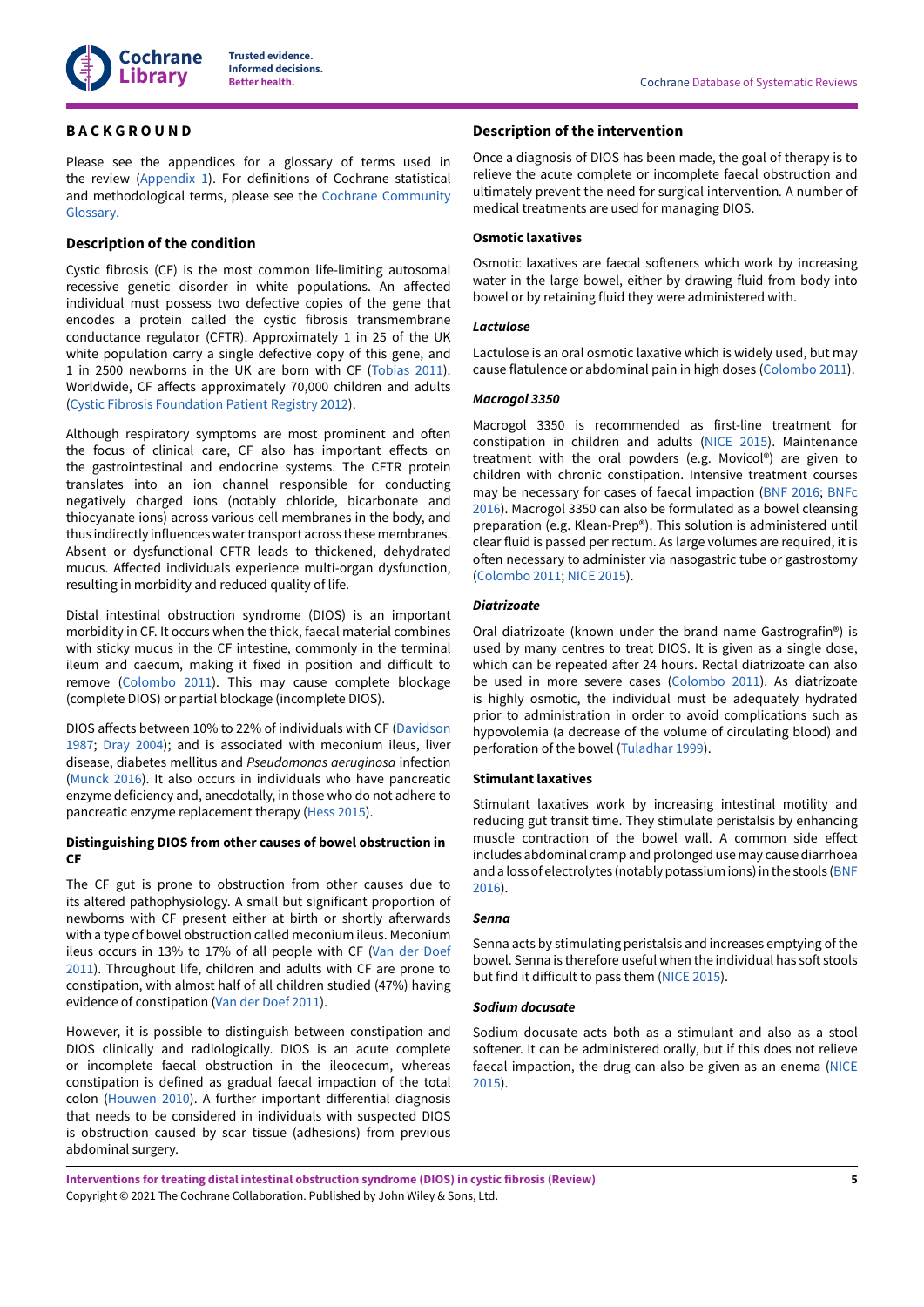

#### *Sodium picosulphate*

Sodium picosulphate acts by stimulating the mucosa of the large bowel, increasing its motility. It is given as an oral solution ([BNF](#page-17-6) [2016](#page-17-6); [BNFc](#page-17-7) 2016).

#### **Mucolytics**

Mucolytics work by breaking down the thick, viscid mucus produced in CF, so may be useful at disintegrating the mucofaeculant material that is adhered to the bowel wall in DIOS.

#### *Oral N-acetylcysteine*

N-acetylcysteine (known under the brand name Parvolex®) is indicated for abnormal or impaired mucus production. It can be given as a single oral dose for treatment of meconium ileus or DIOS. It is typically diluted in a sweeter drink such as orange juice or cola to mask the strong and bitter taste ([BNFc](#page-17-7) 2016).

## **Other agents**

In addition to laxative agents, other interventions may also be used to treat DIOS. These include prokinetic drugs, e.g. macrolide antibiotics, metoclopramide, cisapride that help to increase gastrointestinal motility ([Longo](#page-18-7) 1993). Increasing the dose of pancreatic enzyme replacement therapy may also improve symptoms of DIOS, as optimum usage has been shown to prevent further episodes ([Colombo 2011\)](#page-17-2).

#### **Surgery**

Surgical decompression of DIOS is reserved for the most refractory cases not responding to medical management. This intervention is associated with high post-operative morbidity and is therefore used as a last resort ([Docherty 1992;](#page-17-8) [Rescorla](#page-18-8) 1993). Other surgical techniques are described in the literature, e.g. caecostomy, right hemicolectomy and small bowel resection, but these are associated with bleeding, delayed healing of wounds and postoperative infection. In turn, these factors increase the risk of mortality in surgery ([Hodson 1976;](#page-18-9) [Lavie 2015](#page-18-10)).

## **How the intervention might work**

The aim of DIOS treatment is to clear the luminal contents of the bowel and prevent complete obstruction. DiFerent treatment regimens have different mechanisms of action. The simple laxatives can be broadly characterised as osmotic laxatives, stimulant laxatives and mucolytics. Some agents have more than one mechanism of action, e.g. macrogol 3350, which is both a stool softener and a stimulant. Diatriozate is a potent osmotic agent and works by drawing fluid into the bowel to soften the inspissated faecal material. N-acetyl-cysteine is a mucolytic agent, and is likely to work by breaking down the mucoid content of the intestinal mass.

## **Why it is important to do this review**

For people with CF, DIOS is a common complication [\(Van](#page-18-3) der [Doef 2011\)](#page-18-3). If medical treatment fails and surgery is required, this is likely to increase the risks to the person with CF [\(Hodson](#page-18-11) [2007](#page-18-11)). Currently, there is variation in practice between centres and individual doctors and much of this variation is driven by anecdotal evidence and local experience. Identifying the best medical treatment strategy will enable clinicians to make better informed choices, sharing information about risks and benefits with individuals and their families.

## <span id="page-7-0"></span>**O B J E C T I V E S**

This review aimed to evaluate the effectiveness and safety of diFerent treatment regimens for the treatment of DIOS (complete and incomplete) in children and adults with CF.

## <span id="page-7-1"></span>**M E T H O D S**

#### **Criteria for considering studies for this review**

## **Types of studies**

Randomised controlled trials (RCTs) and quasi-RCTs. We planned to assess quasi-RCTs on their merit using the Cochrane risk of bias tool and if satisfied that the groups were similar at baseline, we planned to include them. We also planned to assess cross-over trials for possible inclusion on an individual basis. If we deemed the treatment to alter the condition to the extent that, on entry to subsequent phases, the participants differed from their initial state, we would exclude the trial unless we could use data from the first phase only (see [Unit of analysis issues\)](#page-9-0).

#### **Types of participants**

Children, young people and adults with CF (diagnosed with confirmed sweat test or mutation analysis, or both) who also have a confirmed diagnosis of complete or incomplete DIOS (diagnosed clinically or radiologically). We planned to include both pancreaticsufficient and pancreatic-insufficient individuals.

#### **Types of interventions**

We planned to compare each type of pharmacological intervention (osmotic laxatives, stimulant laxatives, mucolytics and other laxative agents) or surgery used for the treatment of DIOS in children, young people and adults with CF to each other, to placebo or to no intervention.

#### **Types of outcome measures**

We assessed the following outcomes where possible.

#### *Primary outcomes*

- 1. Time taken from start of treatment until the resolution of DIOS (diagnosed clinically or radiologically)
- 2. Treatment failure rate (e.g. clinician-determined need to change treatment regimen or need for surgical intervention)

#### *Secondary outcomes*

- 1. Recurrence rate of DIOS (diagnosed clinically or radiologically) after resolution of DIOS (see primary outcome)
- 2. Adverse effects
	- a. serious adverse effects of treatment regimens (including but not limited to rectal bleeding, intestinal perforation, mucosal erosions, anaphylactic reaction, vomiting with electrolyte disturbance)
	- b. other adverse effects of treatment (e.g. abdominal distension, soiling, loss of continence or pain)
- 3. Adherence to treatment (this will help to provide information about the tolerability of the treatment)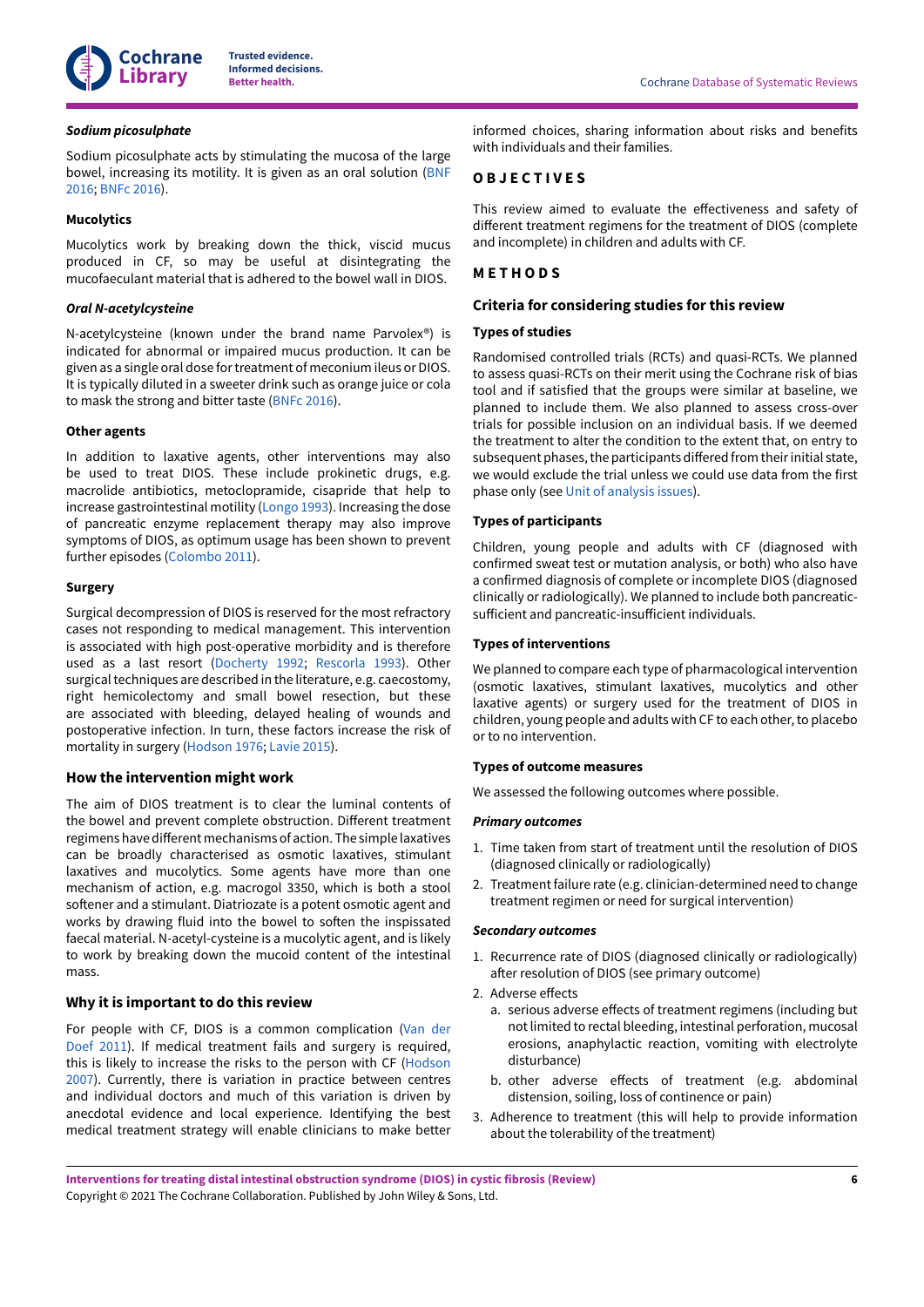# **Search methods for identification of studies**

We planned to search for all relevant published and unpublished trials without restrictions on language or publication status.

# **Electronic searches**

The authors identified potentially relevant studies from theGroup's Cystic Fibrosis Trials Register using the term: distal intestinal obstruction syndrome (DIOS).

The Cystic Fibrosis Trials Register is compiled from electronic searches of the Cochrane Central Register of Controlled Trials (CENTRAL) (updated each new issue of *The Cochrane Library*), weekly searches of MEDLINE, a search of Embase to 1995 and the prospective handsearching of two journals - *Pediatric Pulmonology* and the *Journal of Cystic Fibrosis*. Unpublished work is identified by searching the abstract books of three major cystic fibrosis conferences: the International Cystic Fibrosis Conference; the European Cystic Fibrosis Conference and the North American Cystic Fibrosis Conference. For full details of all searching activities for the register, please see the relevant sections of the Cochrane Cystic Fibrosis and Genetic Disorders Group's [website.](http://cfgd.cochrane.org/our-specialised-trials-registers)

Date of the most recent search: 09 September 2021.

We searched the following databases on 12 October 2021:

- Cochrane Central Register of Controlled Trials (CENTRAL) in the Cochrane Library [www.thecochranelibrary.com](http://www.thecochranelibrary.com);
- MEDLINE Ovid (1946 to October 2021)
- EMBASE Ovid (1974 to October 2021)

We also searched the following trials registries and other resources. Date of last search 12 October 2021.

- US National Institutes of Health Ongoing Trials Register Clinicaltrials.gov ([www.clinicaltrials.gov](http://www.clinicaltrials.gov));
- International Standard Randomised Controlled Trial Number (ISRCTN) Registry ([www.isrctn.com](http://www.isrctn.com) );
- World Health Organization International Clinical Trials Registry Platform (WHO ICTRP) ([apps.who.int/trialsearch\)](http://apps.who.int/trialsearch);
- Open Grey ([www.opengrey.eu/\)](http://www.opengrey.eu/).

For details of our search strategies, please see the appendices [\(Appendix 2](#page-21-0)).

## **Searching other resources**

We checked the bibliographies of included trials and any relevant systematic reviews identified for further references to relevant trials.

## **Data collection and analysis**

## **Selection of studies**

Once we had the complete list of identified references, one author (JG in 2018 and FG in 2021) checked for duplicates and removed them. Two authors (JG and FG in 2018 and FG and WC in 2021) reviewed all titles and abstracts and discarded references which clearly did not meet the inclusion criteria. We planned to resolve any disagreements by discussion, but if we could not reach a decision, the third author (WC in 2018 and JG in 2021) would have acted as an external arbiter to mediate until we could reach

a final conclusion. Once we discarded trials on the basis of title and abstract, we planned to obtain full copies of the remaining references and screen these using a standardised screening form customised for this review.

We considered trials in any language and planned to translate them as necessary. We planned to include trials published as full texts; if there was only an abstract available, we would include it if it presented results. If there were no results presented within the abstract or on any trials registry sites, then we would classify the trial as 'Awaiting assessment' until more information was available. Similarly with ongoing trials, if a trial met our inclusion criteria and quality assessment then we would include it.

We have presented the results of the search using a standardised flow chart.

## **Data extraction and management**

Two authors (JG and FG) independently performed data extraction for the included trial. Data extraction is a significant part of a Cochrane Review, as authors must collect important information from each of the included trials and record the data on a detailed form. We collected data using the data extraction form on Covidence, an online software program that provides detailed data extraction forms for Cochrane Reviews [\(Covidence](#page-17-9) 2017). We aimed to collect data on:

- participant characteristics;
- trial characteristics and trial design;
- intervention and comparator;
- outcome data we will report data for each outcome separately.

One author (JG) checked the two independently completed data extraction forms for discrepancies and if there had been any which we could not resolve by discussion, the third author (WC) would have arbitrated.

We would have entered the data extracted into Review Manager software for analysis, but none were available ([RevMan](#page-18-12) 2014). We planned to report data at up to one week, up to two weeks, up to one month, up to three months, up to six months and up to one year. If data had been reported at other time points we would have considered reporting these too. We planned to initially carry out a comparison of any osmotic agents, stimulant laxatives or mucolytics versus placebo or usual treatment with further subgroup analyses planned as data allowed (see below).

## **Assessment of risk of bias in included studies**

We used the risk of bias tool as described in the *Cochrane Handbook for Systematic Reviews of Interventions* to assess the risk of bias across six domains (sequence generation, allocation concealment, blinding, incomplete outcome data, selective reporting and other potential sources of bias) [\(Higgins 2011\)](#page-18-13).

If the trial described methods of randomisation in the allocation of participants to their intervention groups, we would assign a low risk of bias only if the described method of randomisation was adequate (e.g. computer-generated random number lists). We also looked for methods of concealment of the allocation sequence from the researchers, and if we deemed these to be adequate, then we ranked the trial as having a low risk of bias for this domain. Examples of an adequate method of concealment may include the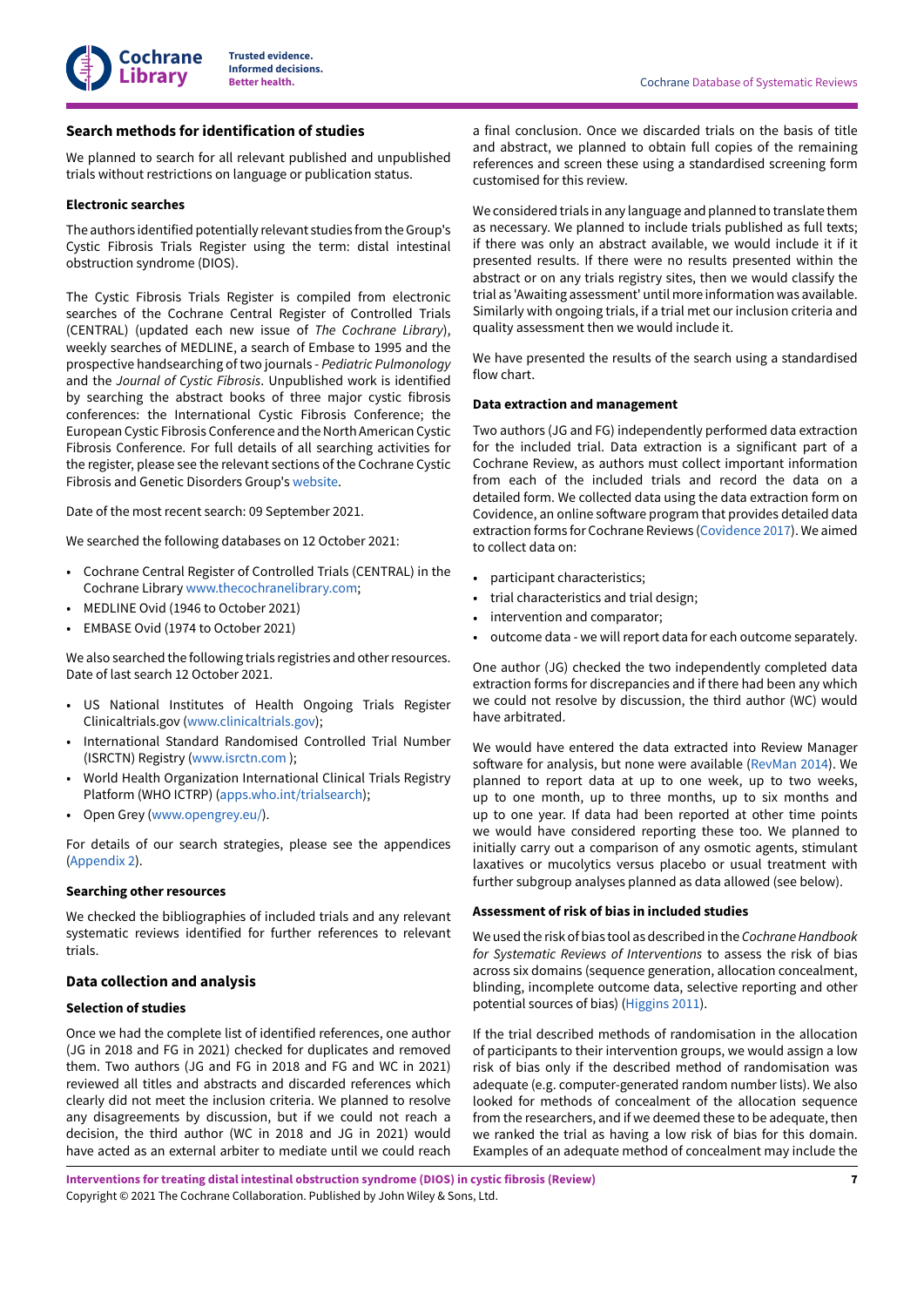

use of opaque sequentially numbered sealed envelopes. Where these methods were inadequate, we ranked the trial as being at a high risk and where it was unclear from the description given, then we ranked it as having an unclear risk of bias.

Similarly for blinding, the trial should state that participants and personnel were blinded, in order to have a low risk of bias for this domain. We also looked for the blinding of outcome assessors, which should be specifically mentioned for the rank of low risk of bias.

For the domain of incomplete outcome data, we planned to extract information on missing data and how the investigators recorded participant withdrawals and loss to follow-up. We also planned to look at whether missing data were equally distributed between the intervention and control groups. If the review authors agree that missing data have been accounted for adequately, then we would judge the trial to be at a low risk of bias. We planned to record the trial as having a high risk of bias if the missing data had not been reported adequately and would have recorded it as having an unclear risk of bias if we were unable to see how the missing data had been reported. We planned to assess each included trial to determine whether the investigators used an intention-to-treat (ITT) analysis and again, once we had reached an agreement, we would rank the trials as being at a high, low or unclear risk of bias. If a trial had a high risk of bias for missing data but a low risk of bias forITT analysis or vice versa, we would look into more detail at the data to make a final judgement. This would include looking at the proportion ofrandomised participantswho have been analysed as ITT and how many individuals dropped out relative to the total number of participants in the trial. If these data were high, then the overall risk of bias for incomplete outcome data would be high.

If the trial investigators reported all outcomes in the paper, we planned to record a low risk of bias from selective reporting. If the paper stated that investigators measured outcomes, but they did not report the results of these, the review authors would rank the paper as being at high risk. If it was unclear to the us whether the trial reports all outcomes measured, then we planned to state this and rank it as unclear for this domain. We also planned to search for trial protocols to be able to assess outcome reporting. If we could not locate the protocol, we planned to assess outcome reporting based on a comparison between the methods section of the full published paper and the results section.

We planned to look for any other potential sources of bias in the included trials and record what we find. If we could not find any other source of bias, then we planned to rank the trial as having a low risk for this domain and high risk if the opposite is true.

We presented the results of the risk of bias assessment both individually and in a summary table.

#### **Measures of treatment effect**

For dichotomous data (adverse effects, treatment failure, recurrence and adherence), we planned to calculate a pooled estimate of the treatment effects for each outcome across trials using risk ratio (RR) and 95% confidence intervals (CIs) where appropriate.

For continuous data, we planned to record the mean change and standard deviation (SD) from baseline for each group. We intended to calculate a pooled estimate of treatment effect using

the mean difference (MD) and 95% CIs. Where trials use different units of measurement or measurement scales for reporting the same outcome, we planned to use the standardised MD (SMD) to report the results. Where trials only report only a pre-intervention mean (SD) and post-intervention mean (SD) then we intended to calculate the mean change but not the SD of the change. We planned to report these results narratively.

For time-to-event data (time to resolution of DIOS) we intended to express the intervention effect as a hazard ratio (HR) with 95% CIs using the generic inverse variance method. It may be that time taken to resolution of DIOS is reported as continuous data (rather than time-to-event data) in some trials. If this is the case, we planned to seek advice from Cochrane, but would analyse the results according to how the majority of included trials present the data, so that we could obtain an accurate estimate of treatment effect.

Where end-points are semantically different but report to similar outcomes then we planned to group outcomes. Thus, synonymous terms were considered jointly. We considered:

- abdominal distension to be synonymous with bloating, swelling, gaseous distension;
- pain to be synonymous with discomfort or ache;
- vomiting to be synonymous with emesis; and
- constipation to be synonymous with straining at stool or dyschezia.

#### <span id="page-9-0"></span>**Unit of analysis issues**

We assessed any trials using a cross-over design to establish how much data we could include in the analysis. We included the trial if the authors had taken account of the cross-over design in the analysis, any carry-over eFect (i.e. included a washout period for the intervention) and within-person differences. Where the original authors had not analysed the data appropriately, we planned to include data from the first phase of the cross-over trial as if it were a parallel design; although the advantage of the cross-over design (using participants as their own controls) would be lost [\(Elbourne](#page-17-10) [2002\)](#page-17-10).

If we found trials which were multi-arm they would possibly fall into more than one comparison. In such cases, where the two active treatment arms are different types of laxative regimen, e.g. macrogol 3350 versus lactulose and senna versus placebo, we planned to analyse each treatment arm separately against placebo and where appropriate included in a meta-analysis. If the two active treatment arms were of the same type of laxative (e.g. softening agents), but employ a different laxative or dose, we intended to combine them against the placebo arm to look at the eFect of the type of laxative rather than an individual drug. When analysing multi-arm studies, it would also be sensible to split the placebo group in order to avoid active treatments being compared to the same individuals. If there was heterogeneity between trials looking at different types of laxative regimen, we planned to carry out a subgroup analysis to look at the effect of individual drugs (see Subgroup analysis and investigation of [heterogeneity\)](#page-10-1).

#### **Dealing with missing data**

We planned to request additional data from the trial author(s) if there were insufficient data in the published paper or uncertainty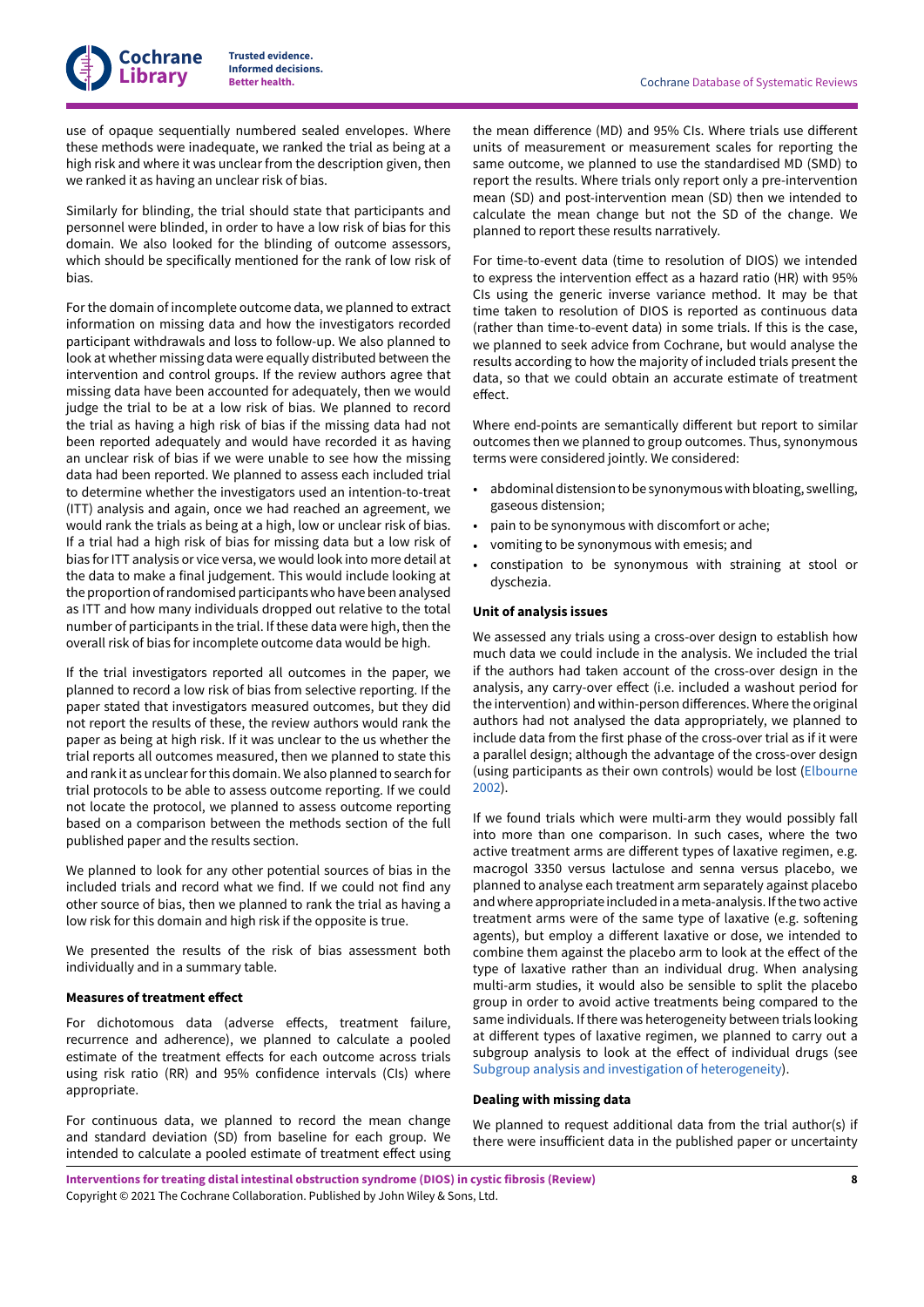about data we are able to extract from the included trials. We planned to undertake an intention-to-treat(ITT) analyses wherever possible throughout the review.

We also planned to assess the extent to which trial authors had employed an ITT analysis and we planned to report the numbers of participants who dropped out of each arm of the trial, where possible.

Where data are incomplete but partially available, we intended to use the last available measurement.

#### **Assessment of heterogeneity**

Where there are trials reporting the same outcomes which we were able to include in a meta-analysis, we planned to assess the level of heterogeneity using the  $I^2$  statistic. We also planned to look at the overlap of the CIs on the forest plots to gauge the significance of the  $I<sup>2</sup>$  value.

We planned to base our definitions of different levels of heterogeneity on the levels described in the Cochrane Handbook for *Systematic Reviews of Interventions*:

- low (might not be important) =  $0\%$  to 40%;
- moderate =  $30\%$  to 60%;
- substantial = 50% to 90%; and
- considerable =  $75%$  to 100%.

The *Cochrane Handbook for Systematic Reviews of Interventions* states that this is a rough guide because the importance of inconsistency depends on several factors [\(Deeks 2011](#page-17-11)).

#### **Assessment of reporting biases**

Where we were able to include at least 10 trials, we planned to generate a funnel plot to attempt to identify any publication bias in the included trials ([Sterne](#page-18-14) 2011). We would also attempt to identify any selective reporting in the included publications, by comparing the trial protocols with the final papers and by careful examination ofthe trial publications and consideration ofreporting of both positive and negative effects of the intervention. Where trial protocols were not available, we planned to compare the outcomes reported in the results section against the methods section of the paper. We planned to extract information on the sponsors, sources of funding and competing interests of the authors to determine the role of external bias being introduced. To minimise publication bias, we planned to contact pharmaceutical companies for unpublished data; we searched trial registries (as detailed above).

#### **Data synthesis**

Where we were able to combine trials in a meta-analysis, we planned to use the data from the selected trials to generate forest plots using the Review Manager software ([RevMan](#page-18-12) 2014). We planned to carry out separate meta-analyses for different groups of laxative agents (e.g. osmotic laxatives, stimulant laxatives and mucolytics and those with a combined mechanism of action) versus placebo, usual treatment or each other. We intended to examine the level of heterogeneity to determine which type of analysis model to use. If there was low heterogeneity (less than 40%) then we planned to use a fixed-effect model and if the  $I<sup>2</sup>$  statistic was greater than 40% then we would use a random-eFects model to summarize the

data. However, it is important to note that as the random-effects model allows for heterogeneity, the CI for the pooled estimate will be wider and therefore, less precise. If heterogeneity was considerable ( $1<sup>2</sup>$  over 75%), we planned to report results narratively as it would not be appropriate in these cases to combine results in a meta-analysis.

#### <span id="page-10-1"></span>**Subgroup analysis and investigation of heterogeneity**

If there was greater than 40% heterogeneity in the included trials, we planned to undertake the following subgroup analyses:

- comparison of individual treatment agents (e.g. lactulose versus senna) or combinations or agents (e.g. lactulose plus senna versus diatrizoate);
- children (under 18 years of age) versus adults;
- route of administration (e.g. oral, via nasogastric tube, via gastrostomy or rectally).

#### **Sensitivity analysis**

If we had performed a meta-analysis, we planned to carry out sensitivity analyses to look at the effect of the risk of bias findings. We intended to look at the effect of adding in and taking out trials with a high risk of bias. For example, we would include the high risk of bias trials in the main meta-analysis, but would look at the eFect of excluding those trials whose eligibility criteria was questionable (e.g. quasi-RCTs with unclear baseline characteristics) orthose with a high risk of bias (e.g. high degree of missing data not accounted for) in the sensitivity analysis in order to examine their overall eFects on the review. We also planned to attempt to examine the eFect of cross-over trials on the results by carrying out a sensitivity analysis to include and exclude them.

## **Summary of findings and assessment of the certainty of the evidence**

We reported summary of findings information; we planned to present a separate table for each treatment comparison, where there was at least one trial assessing our chosen outcomes comparing laxative agents versus control, placebo or alternate regimens for the outcomes: time to resolution of DIOS; treatment failure; recurrence of DIOS; adverse effects; and adherence. Thus we currently present a single table.

For each outcome we planned to report the illustrative risk with and without the intervention, magnitude of effect (RR or MD), numbers of trials and participants addressing each outcome and a grade of the overall certainty of the body of evidence using the Grading of Recommendations Assessment, Development and Evaluation (GRADE) with comments ([Schünemann 2011](#page-18-15)).

#### <span id="page-10-0"></span>**R E S U L T S**

#### **Description of studies**

Please see tables for additonal information.

#### **Results of the search**

There were 3054 references retrieved after electronic searches. Of these, nine references (eight trials) were considered eligible after screening. After full text screening, one trial was included in the review. Details of the included trial and reasons for excluding the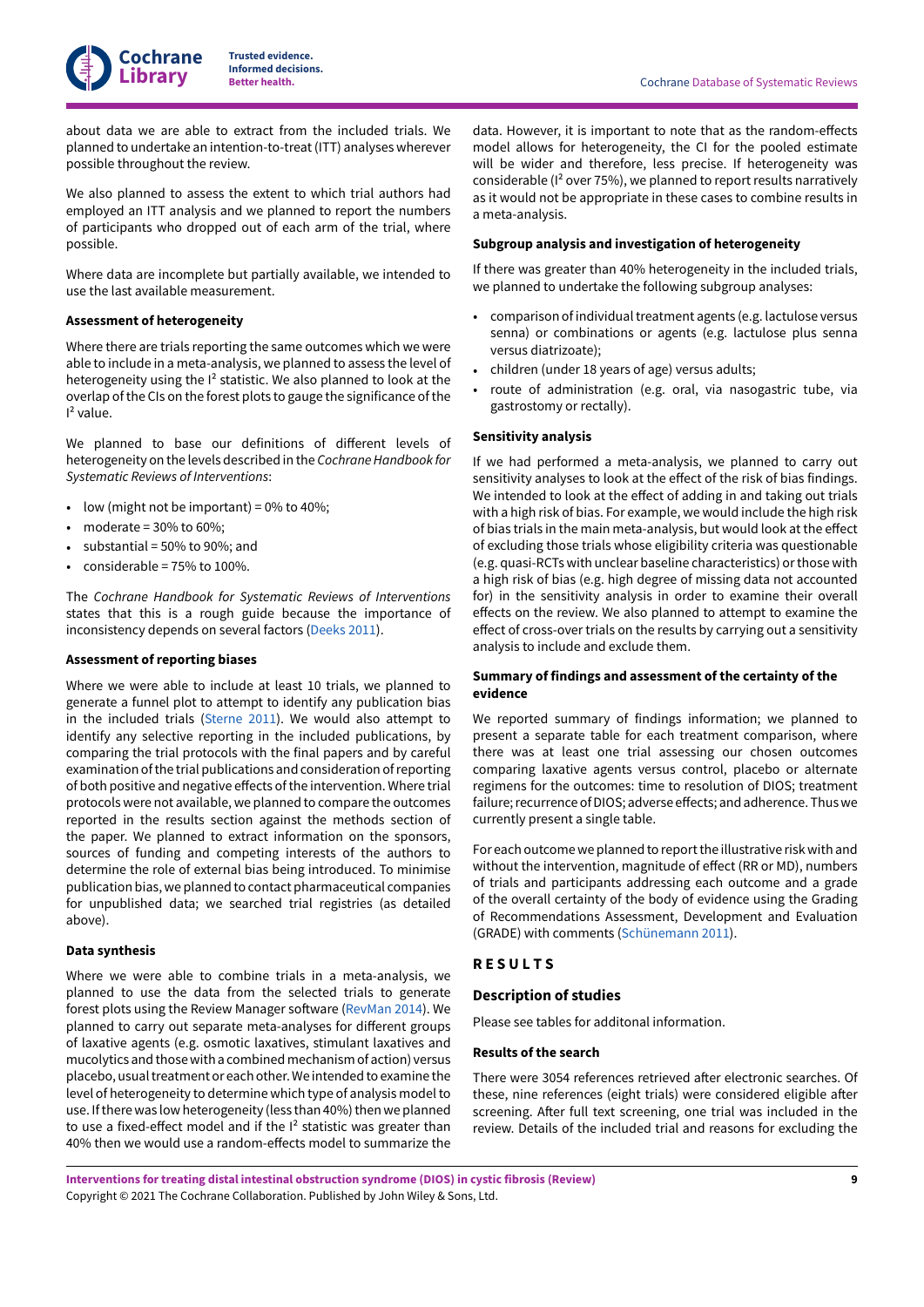

remaining seven trials can be found below. The flow diagram can be found in [Figure](#page-12-0) 1.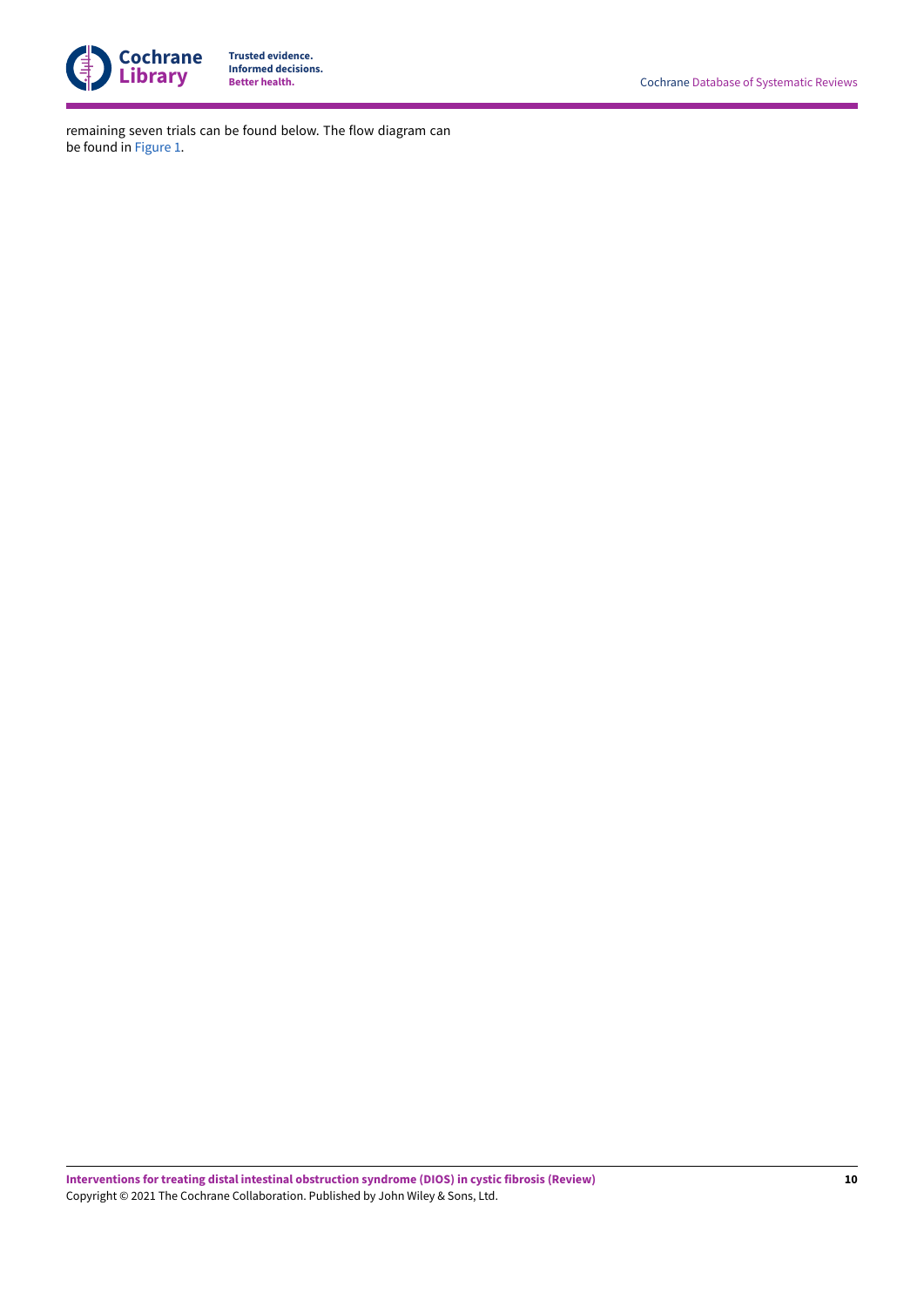

## <span id="page-12-0"></span>**Figure 1. Study flow diagram**



**Interventions for treating distal intestinal obstruction syndrome (DIOS) in cystic fibrosis (Review)** Copyright © 2021 The Cochrane Collaboration. Published by John Wiley & Sons, Ltd.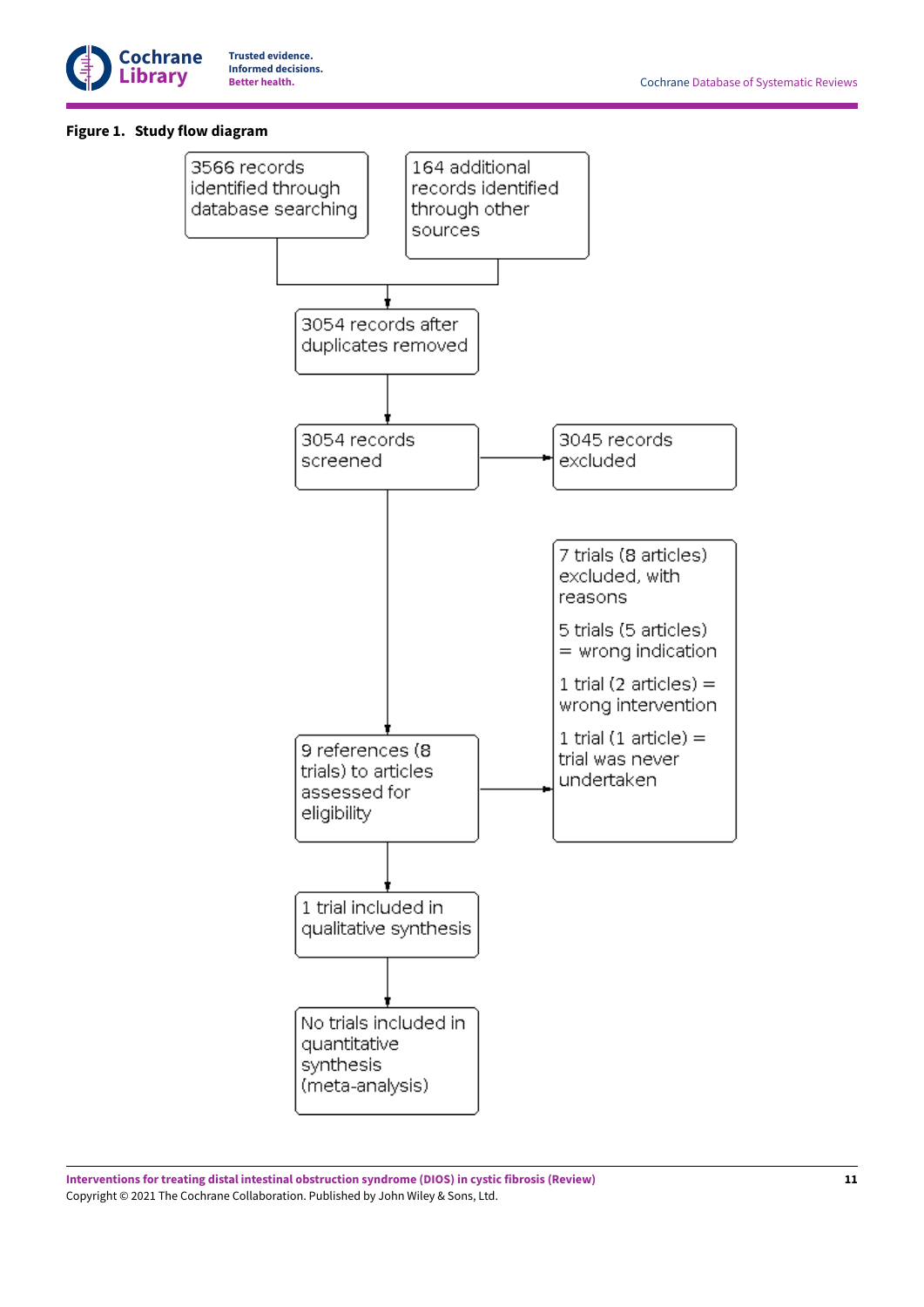

#### **Included studies**

There was one trial included in the review which was only available as an abstract [\(Dalzell](#page-17-12) 1993). We attempted to contact the authors, who informed us that there was no full text version of the trial available. It was a single-centre, double-blind, randomised, crossover trial that took place at the Royal Liverpool Children's Hospital, Alder Hey in the UK. The trial included 20 participants (16 female) with an age range of 7.1 years to 23.2 years, giving a mean age of 13.1 years. Participantswere required to have a diagnosis of chronic DIOS to be included in the trial.

Participants were randomly given either high-dose or low-dose pancreatic enzymes for six months each. Trial investigators measured the diFerence in acute episodes of DIOS, presence of an abdominal mass and abdominal pain.Other outcomes measured in the trial included the coefficient for fat absorption and weight gain.

More details ofthe included trial can be found in the [Characteristics](#page-18-16) of [included](#page-18-16) studies table.

#### **Excluded studies**

Please see the [Characteristics](#page-20-2) of excluded studies table for more information.

Seven trials were excluded in total. Five of these were excluded because the indication was wrong, i.e. N-acetylcysteine was not used to treat DIOS. In four trials N-acetylcysteine was used as an intervention for CF lung disease [\(Baran](#page-17-13) 1980; [Dietzsch](#page-17-14) 1980; Gotz [1980;](#page-17-15) [Howatt](#page-17-16) 1966). In one trial N-acetylcysteine was used to improve malabsorption in CF ([Mitchell](#page-17-17) 1981). One trial was excluded because the intervention was used for preventing DIOS rather than treating DIOS ([Koletzko](#page-17-18) 1990) and the final trial was excluded as it was a trial proposal and the trial was never undertaken (as confirmed by the lead author) ([Rotolo](#page-17-19) 201923).

#### **Risk of bias in included studies**

The general risk of bias of the included trial was unclear, as there was not enough information to judge most of the domains. For more information on the risk of bias, please see the [Characteristics](#page-18-16) of [included](#page-18-16) studies table and the risk of bias summary [\(Figure](#page-14-0) 2).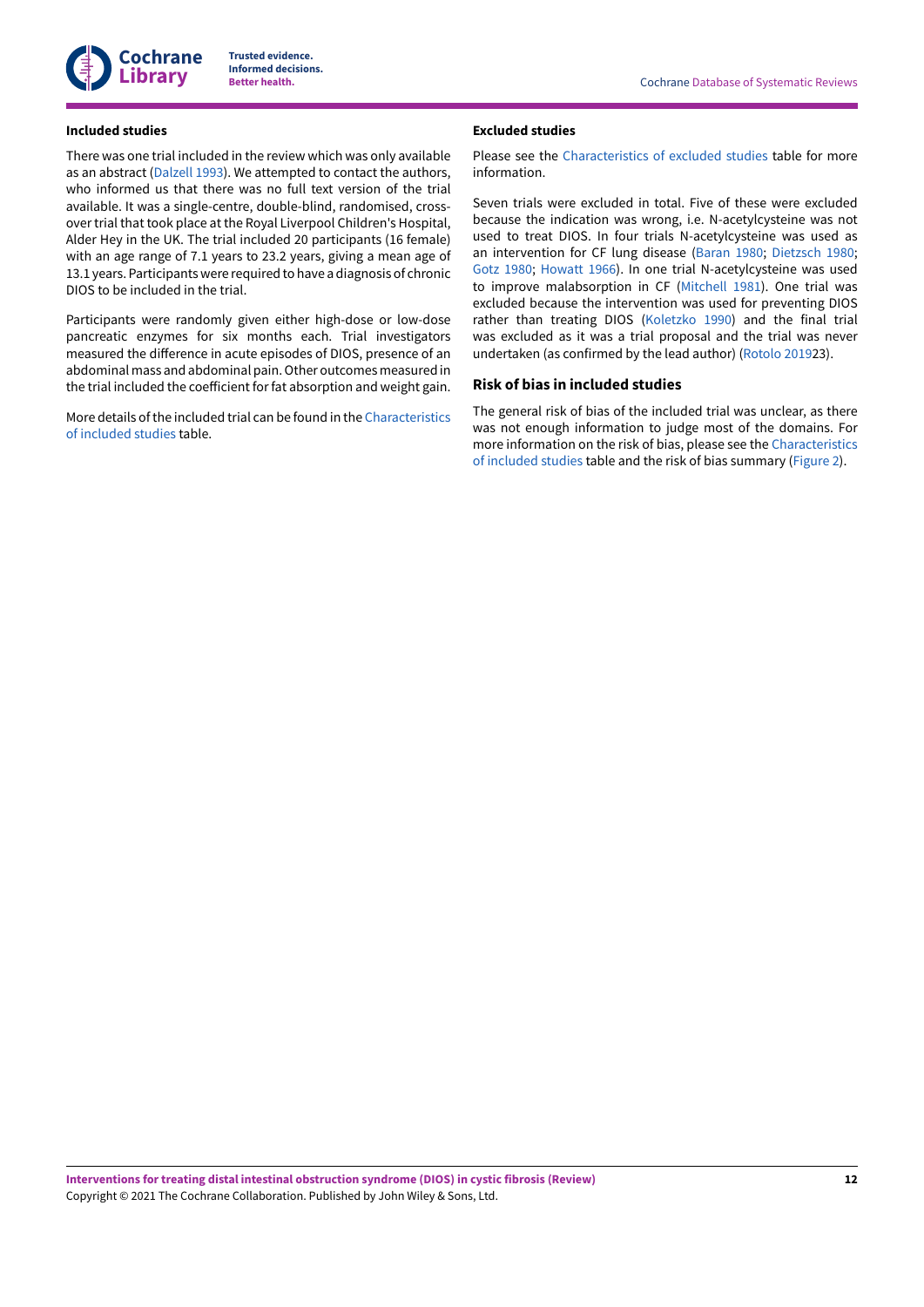

<span id="page-14-0"></span>Figure 2. Risk of bias summary: review authors' judgements about each risk of bias item for each included study.



#### **Allocation**

## **Blinding**

The trial was described as randomised, but the method of how this was done was unclear. There was no information in the trial about whether the allocation to high-dose or low-dose pancreatic enzymes was concealed; this was therefore also judged as having an unclear risk of bias.

The trial, which was only published as a conference abstract, was described as double-blinded, so we judged this to have a low risk of bias. We accepted this description because it is unlikely that the authors would have gone into detail on exactly who was blinded and how it was done (e.g. making the two doses of PERT look, smell and taste identical) in the abstract. However, we also recognise that these details should be discussed fully in the text of the trial. Detection bias was low risk for two outcomes as these were objective measures:the episodes of acute DIOS and presence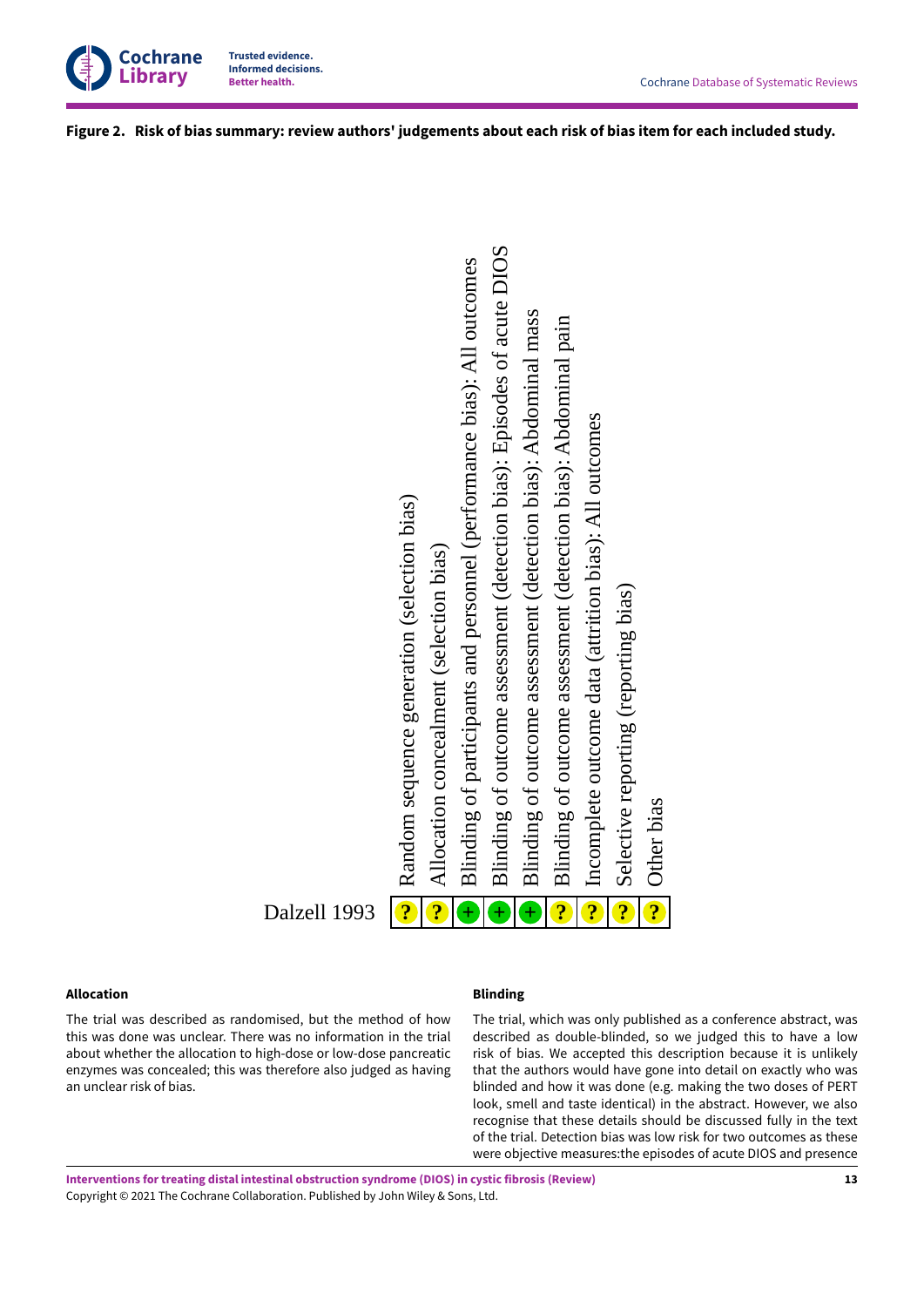of an abdominal mass. However, there was not information about the blinding of outcome assessors for the outcome of abdominal pain. We judged this as having an unclear risk of bias because pain is a subjective outcome.

#### **Incomplete outcome data**

The trial did not describe any withdrawal of participants, nor whether there was an intention-to-treat analysis. There was insufficient information to judge the risk of bias in this domain, therefore, we ranked it as unclear.

#### **Selective reporting**

As the trial was only available as an abstract (and there was no protocol available), we could not compare the outcomes in the methods with those in the results section. There was insufficient information to judge whether there was selective reporting, so we ranked it as having an unclear risk of bias for this domain.

#### **Other potential sources of bias**

There was insufficient information in the abstract to judge whether there was a washout period between the first and second phase of the trial. No other potential sources of bias were identified.

#### **Effects of interventions**

See: **[Summary](#page-4-1) of findings 1** Summary of findings - high-dose pancreatic enzymes compared with low-dose [pancreatic](#page-4-1) enzymes

Please see the summary of findings table ([Summary](#page-4-1) of findings 1).

As there was only one trial in this review, we were unable to perform meta-analysis of the data. Furthermore, as the included trial was only available as an abstract, no data could be presented in the results, although three outcomes were relevant to our review. We tried to contact the authors for a full-text copy of the review, but we were unsuccessful.

#### **Primary outcomes**

## *1. Time taken from start of treatment until the resolution of DIOS*

The included trial did not report this outcome measure.

#### *2. Treatment failure rate*

The included trial did not report this outcome measure.

#### **Secondary outcomes**

#### *1. Recurrence rate of DIOS a'er resolution of DIOS*

The included trial reported the number of episodes of acute DIOS during the 12-month trial period. It stated that there was no diFerence in episodes between high-dose and low-dose pancreatic enzymes.

## *2. Adverse e\*ects*

#### **a. serious adverse e>ects of treatment regimens**

The included trial did not report this outcome measure.

#### **b. other** adverse effects of treatment

The included trial reported the adverse effects abdominal mass and abdominal pain. It stated that there was no difference in

either event between high-dose or low-dose pancreatic enzymes. Numerical data were not available for these outcomes.

#### *3. Adherence to treatment*

The included trial did not report this outcome measure.

#### <span id="page-15-0"></span>**D I S C U S S I O N**

#### **Summary of main results**

As there was one included trial in this review, we could not perform a meta-analysis of data. The trial was only available as an abstract and did not provide numerical data for any of our outcomes. The trial did not address our primary outcomes (time until the resolution of DIOS and treatment failure rate) but addressed two of our secondary outcomes (episodes of acute DIOS and adverse eFects (abdominal mass and abdominal pain)). The authors stated that there were no diFerences in the episodes of acute DIOS or in the adverse effects between the two treatment arms, but did not provide numerical data to support this.

A summary of the evidence from the single comparison in this review (high-dose pancreatic enzymes compared with low-dose pancreatic enzymes) is presented in the tables ([Summary](#page-4-1) of [findings 1](#page-4-1)).

#### **Overall completeness and applicability of evidence**

In this review, there was an absence of assessment regarding the eFicacy and safety of various laxative agents for treating DIOS. The only included trial failed to address our review objective or our primary outcomes, therefore, the overall completeness and applicability of this evidence to the wider CF population is extremely limited.

#### **Quality of the evidence**

The lack of included trials does not allow a robust conclusion regarding the objective of this review. The only included trial was small (comprising 20 participants) adding to the imprecision of the results. The participants also had a limited age range, between 7.1 and 23.2 years. This restricts the main review objective to a small group of participants and thus contributes to the indirectness of the evidence in the review. Furthermore, although the trial was a randomised, double-blind and cross-over in design, it failed to address our primary outcomes and two of our secondary outcomes.

The included trial also only compared low-dose to high-dose pancreatic enzyme therapy, but specific dose levels were not described. There were also no other types of laxatives (osmotic, stimulant or bowel cleansing agents) assessed for the treatment of DIOS, which contributes to the indirectness of the evidence. Only the abstract ofthis trial was available, so we are unable to comment on the consistency or inconsistency of the results, or whether there was any selective reporting. Other areas of potential bias such as allocation or incomplete outcome data were also unclear.

#### **Potential biases in the review process**

We conducted comprehensive electronic searches on medical databases and registries in order to identify suitable trials for this review, therefore reducing bias. However, since the only RCT on this topic took place in 1992 and to our knowledge, there have been none since then that matched our inclusion criteria, it may suggest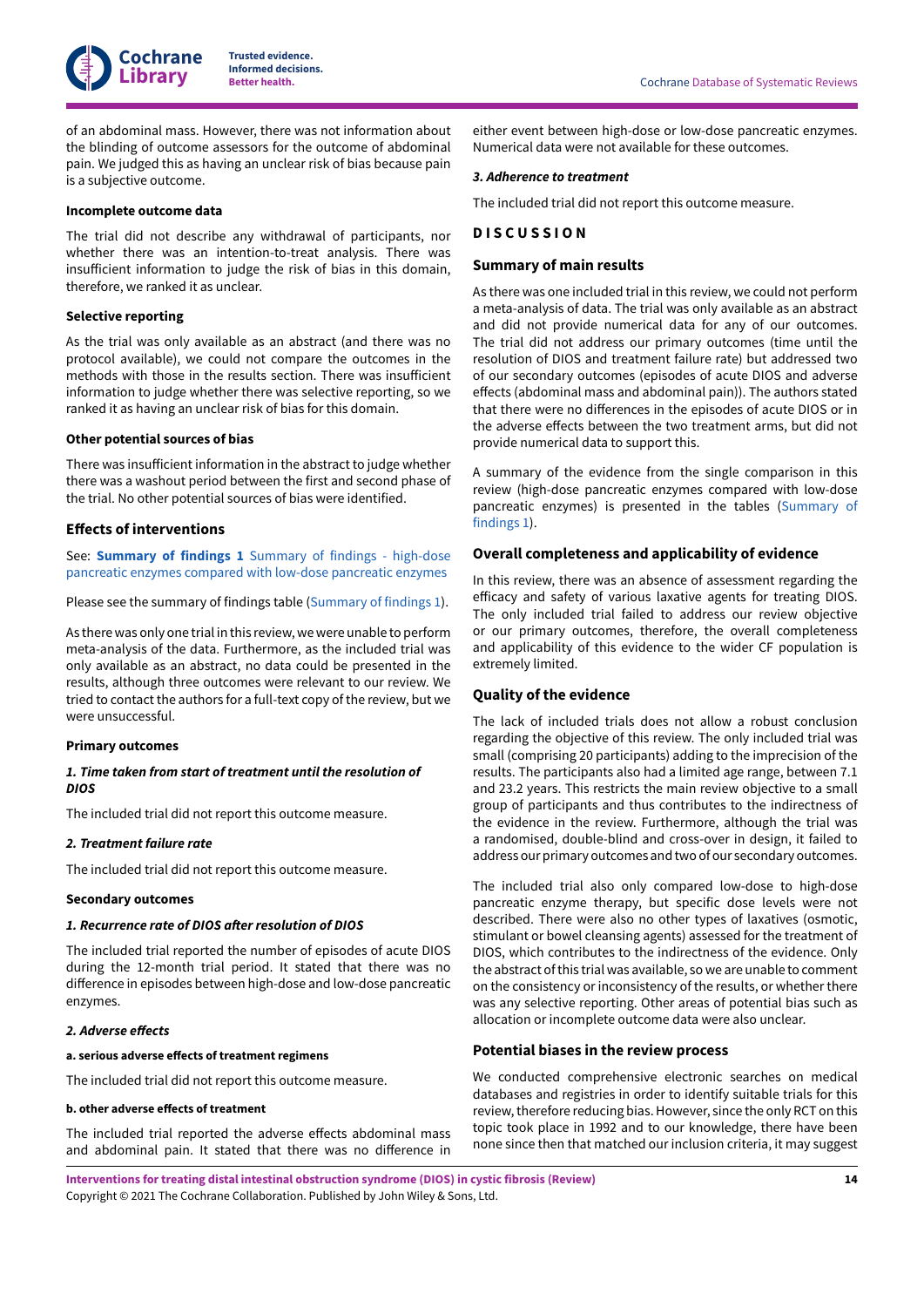

a degree of publication bias. Furthermore, we were unable to obtain a full-text version of the included trial, even after contacting one of the authors, meaning that we were unable to access the relevant data in the trial. This may also indicate that there was publication bias.

Within the review process, two authors independently screened and assessed trials for eligibility, as well as assessing for risk of bias. A third author acted as external arbiter in order to solve any disagreements. This process reduced the risk of bias.

## **Agreements and disagreements with other studies or reviews**

As far as we are aware, there have not been any other systematic reviews or RCTs (other than the included trial in this review) comparing interventions for the treatment of DIOS. It is generally accepted that good adherence to PERT can reduce constipation and gastrointestinal symptoms in CF, but there is no high-quality evidence that assesses the use of PERT for the treatment of DIOS.

# <span id="page-16-0"></span>**A U T H O R S ' C O N C L U S I O N S**

#### **Implications for practice**

Despite the use of various laxative agents for the treatment of distal intestinal obstruction syndrome (DIOS) in clinical practice, this review concludes that there is no consensus or evidence-base regarding the eFicacy and safety of current interventions used to treat DIOS. There is no high-quality evidence that compares the use of pancreatic enzyme replacement therapy (PERT) or any other laxative regimen for treating DIOS.

#### **Implications for research**

This review has highlighted that there is a severe lack of evidence for the treatment of DIOS in children and adults with cystic fibrosis (CF). Therefore, there is a need for further randomised controlled trials with much larger numbers of participants to be carried out, comparing the current laxatives used in clinical practice (e.g. osmotic laxatives, stimulants, mucolytics and bowel cleansing agents) at any dose, with placebo, no treatment or with other laxatives. However, one must consider the ethical implications of using a placebo to treat DIOS, as it is a serious and potentially dangerous condition, especially if the individual experiences complete obstruction.

Future trials should include a range of participants including children and adults, as DIOS occurs in both of these groups. Future research should also address important outcomes for the treatment of DIOS, as highlighted in this review. These outcomes may include the time taken from the start of the treatment until the resolution of DIOS, recurrence of DIOS after successful treatment and adverse effects from treatments. In addition, future trials should include a follow-up period in order to identify participants who may experience a recurrence of DIOS. They should also be detailed in their description of the methodology used, to ensure that an accurate assessment of the risk of bias can be carried out.

## <span id="page-16-1"></span>**A C K N O W L E D G E M E N T S**

This project was supported by the National Institute for Health Research, via Cochrane Infrastructure funding to the Cochrane Cystic Fibrosis and Genetic Disorders Group. The views and opinions expressed therein are those of the authors and do not necessarily reflect those of the Systematic Reviews Programme, NIHR, NHS or the Department of Health.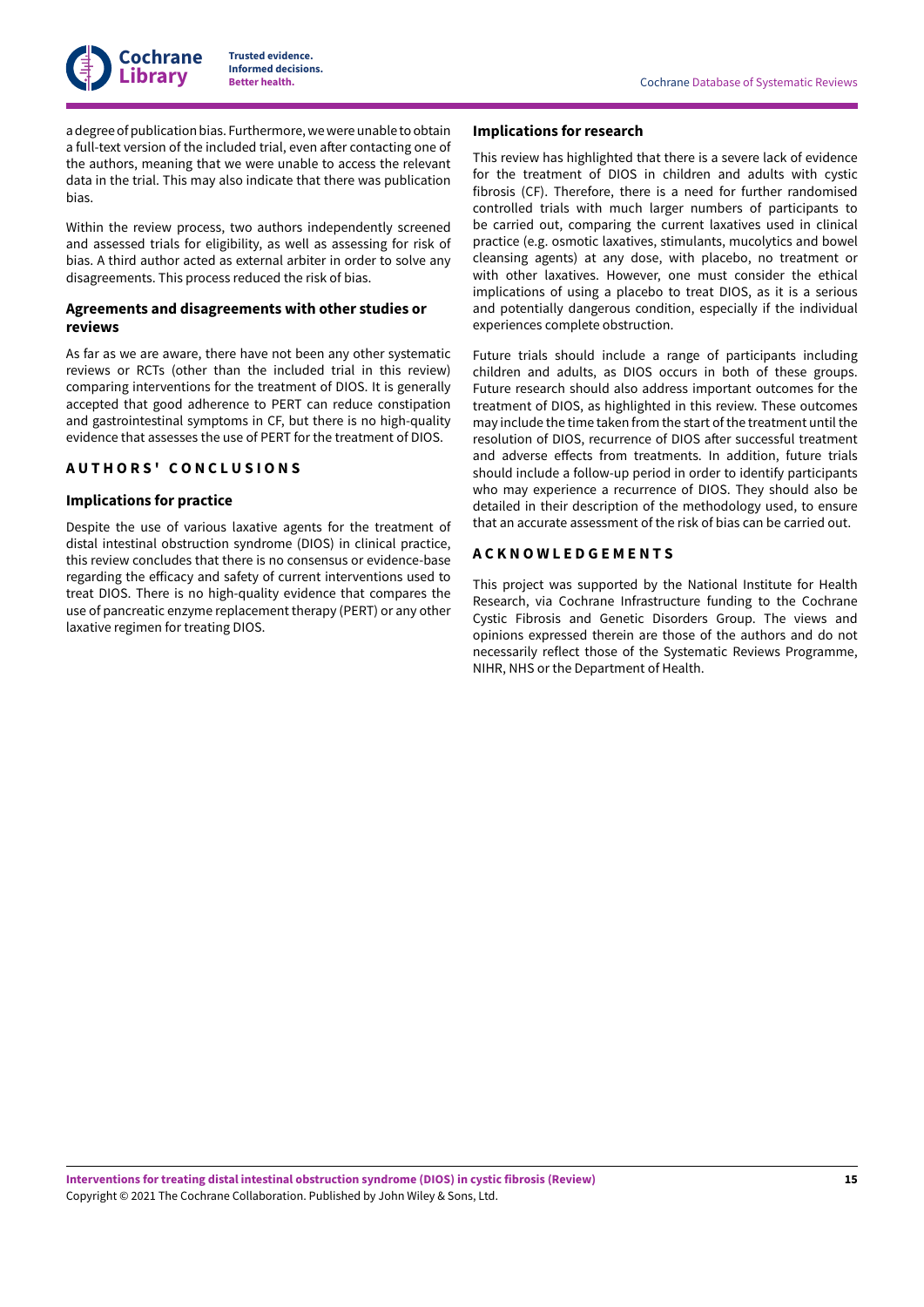

## **REFERENCES**

#### <span id="page-17-0"></span>**References to studies included in this review**

#### <span id="page-17-12"></span>**Dalzell 1993** *{published data only}*

Dalzell AM, Heaf DP. High dose pancreatic enzymes in distal intestinal obstruction syndrome. In: Pediatric Research Community. Vol. 7. 1993:149. [CFGD REGISTER: GN170]

## **References to studies excluded from this review**

#### <span id="page-17-13"></span>**Baran 1980** *{published data only}*

Baran D. Mucolytic treatment in cystic fibrosis. Double-blind clinical trial with oral acetylcysteine and placebo. *European Journal of Respiratory Diseases* 1980;**61**:134.

#### <span id="page-17-14"></span>**Dietzsch 1980** *{published data only}*

Dietzsch HJ, Berger G, Gottschalk B. Results of oral acetylcysteine therapy in children with cystic fibrosis. *European Journal of Respiratory Diseases* 1980;**61**:135.

#### <span id="page-17-15"></span>**Gotz 1980** *{published data only}*

Gotz M, Kraemer R, Kerrebijn KF, Popow C. Oral acetylcysteine in cystic fibrosis. A co-operative study. *European Journal of Respiratory Diseases - Supplement* 1980;**111**:122-6.

## <span id="page-17-16"></span>**Howatt 1966** *{published data only}*

Howatt WF, DeMuth GR. A double-blind study of the use of acetylcysteine inpatients with cystic fibrosis. *University of Michigan Medical Centre Journal* 1966;**32**(2):82-5.

#### <span id="page-17-18"></span>**Koletzko 1990** *{published data only}*

Koletzko S, Corey M, Ellis L, Spino M, Durie P, Hospital for Sick Children TC. EFects of cisapride in patients with cystic fibrosis (CF) and chronic distal intestinal obstruction syndrome (DIOS). In: Proceedings of the 3rd North American Cystic Fibrosis conference; 1989 Oct 11-14; Florida. Vol. Suppl 4. 1989:138. [CFGD REGISTER: GN15a]

Koletzko S, Corey M, Ellis L, Spino M, Stringer DA, Durie PR. EFects of cisapride in patients with cystic fibrosis and distal intestinal obstruction syndrome. *Journal of Pediatrics* 1990;**117**(5):815-22. [CFGD REGISTER: GN15b]

#### <span id="page-17-17"></span>**Mitchell 1981** *{published data only}*

Mitchell EA, Elliott RB. Failure of oral N-acetylcysteine to improve the malabsorption of cystic fibrosis. *Australian Paediatric Journal* 1981;**17**(3):207-208.

#### <span id="page-17-19"></span>**Rotolo 2019** *{published data only}*

Rotolo N, Papale M, Parisi GF, Franzonello C, Bongiovanni A, Tardino L, et al. Treatment of distal intestinal obstruction syndrome (DIOS) in cystic fibrosis: proposal of a multicenter protocol. *Italian Journal of Pediatrics* 2019;**45**(Supplement 1):Abstract no. A22. [CFGD REGISTER: GN298]

## **Additional references**

#### <span id="page-17-6"></span>**BNF 2016**

Joint Formulary Committee. British National Formulary. 72nd edition. London: BMJ Group and Pharmaceutical Press, 2016.

#### <span id="page-17-7"></span>**BNFc 2016**

Paediatric Formulary Committee. British National Formulary for Children. London: BMJ Group and Pharmaceutical Press, 2016-7.

## <span id="page-17-2"></span>**Colombo 2011**

Colombo C, Ellemunter H, Houwen R, Munck A, Taylor C, Wilschanski M. Guidelines for the diagnosis and management of distal intestinal obstruction syndrome in cystic fibrosis patients. *Journal of Cystic Fibrosis* 2011;**10**(2):24-8.

#### <span id="page-17-9"></span>**Covidence 2017 [Computer program]**

Veritas Health Innovation Covidence. Version accessed 13 September 2017. Melbourne, Australia: Veritas Health Innovation, 2017. Available at www.covidence.org.

#### <span id="page-17-1"></span>**Cystic Fibrosis Foundation Patient Registry 2012**

Cystic Fibrosis Foundation. Cystic Fibrosis Foundation Patient Registry. 2012 Annual Data Report.

## <span id="page-17-3"></span>**Davidson 1987**

Davidson AC, Harrison K, Steinfort CL, Geddes DM. Distal intestinal obstruction syndrome in cystic fibrosis treated by oral intestinal lavage, and a cause of recurrent obstruction despite normal pancreatic function. *Thorax* 1987;**42**:538-41.

### <span id="page-17-11"></span>**Deeks 2011**

Deeks JJ, Higgins JP, Altman DG, editor(s) on behalf of the Cochrane Statistical Methods Group. Chapter 9: Analysing data and undertaking meta-analysis. In: Higgins JP, Green S, editor(s). Cochrane Handbook for Systematic Reviews of Interventions Version 5.1.0 (updated March 2011). The Cochrane Collaboration, 2011. Available from handbook.cochrane.org.

#### <span id="page-17-8"></span>**Docherty 1992**

Docherty JG, Zaki A, Coutts JA, Evans TJ, Carachi R. Meconium ileus: a review 1972–1990. *British Journal of Surgery* 1992;**79**(6):571-3.

#### <span id="page-17-4"></span>**Dray 2004**

Dray X, Bienvenu T, Desmazes-Dufeu N, Dusser D, Marteau P, Hubert D. Distal intestinal obstruction syndrome in adults with cystic fibrosis. *Clinical Gastroenterology and Hepatology* 2004;**2**(6):498-503.

#### <span id="page-17-10"></span>**Elbourne 2002**

Elbourne DR, Altman DG, Higgins JPT, Curtin F, Worthington HV, Vail A. Meta-analyses involving cross-over trials: methodological issues. *International Journal of Epidemiology* 2002;**31**(1):140-9.

#### <span id="page-17-5"></span>**Hess 2015**

Hess DR, MacIntyre NR, Galvin WF, Mishoe SC, Volsko TA, O'Malley C, et al. Chapter 37: Cystic Fibrosis. In: Respiratory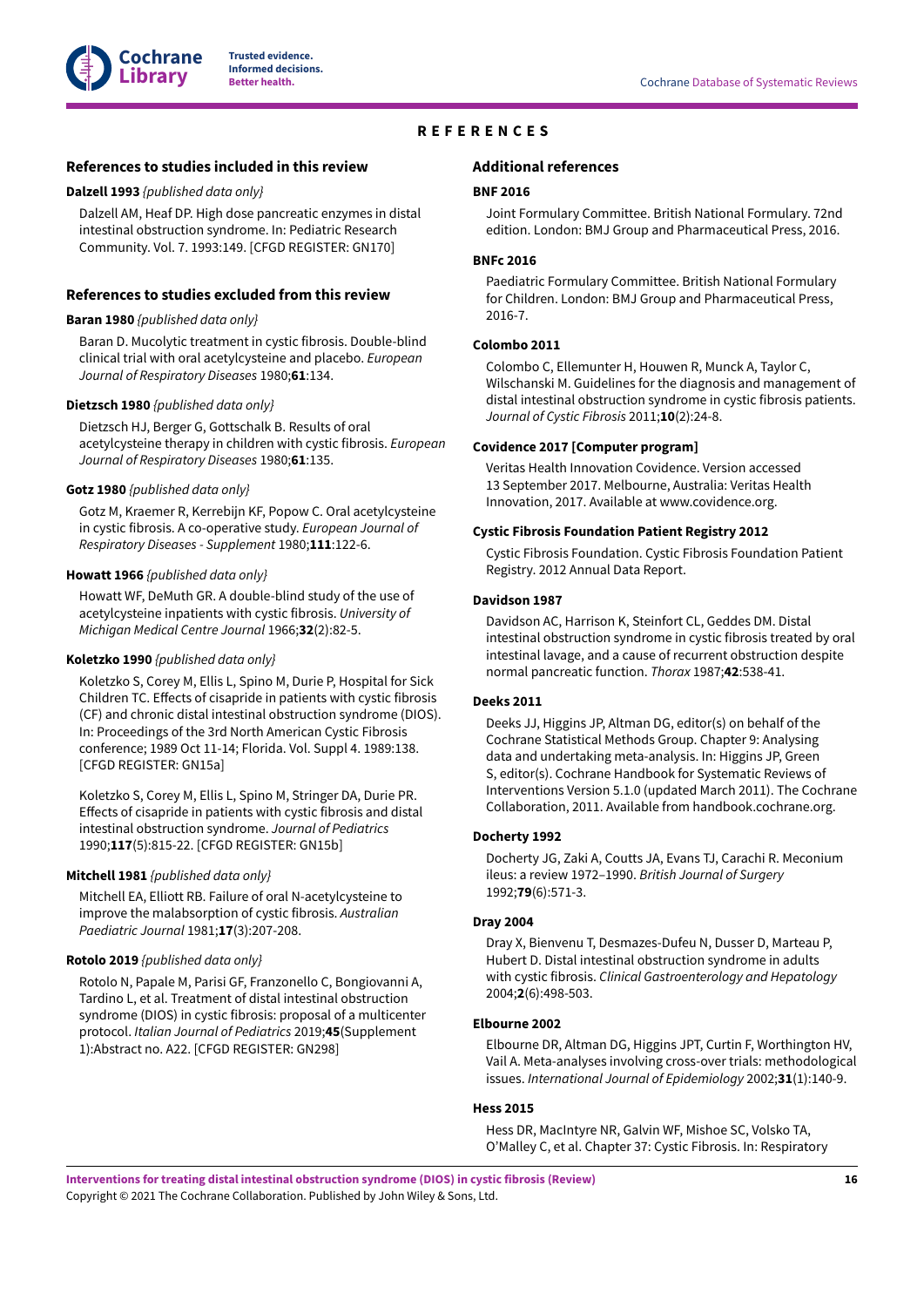

Care: Principles and Practice. 3rd edition. Sudbury (MA): Jones and Bartlett Publishers Inc, 2015:896.

#### <span id="page-18-13"></span>**Higgins 2011**

Higgins JP, Altman DG, Sterne JA, editor(s) on behalf of the Cochrane Statistical Methods Group and the Cochrane Bias Methods Group. Chapter 8: Assessing risk of bias in included studies. In: Higgins JP, Green S, editor(s). Cochrane Handbook for Systematic Reviews of Interventions. Version 5.1.0 (updated March 2011). The Cochrane Collaboration, 2011. Available from handbook.cochrane.org.

## <span id="page-18-9"></span>**Hodson 1976**

Hodson ME, Mearns MB, Batten JC. Meconium ileus equivalent in adults with cystic fibrosis of pancreas: a report of six cases. *BMJ* 1976;**2**(6039):790-1.

### <span id="page-18-11"></span>**Hodson 2007**

Hodson M, Bush A, Geddes D. Gastrointestinal disease in cystic fibrosis. In: Cystic Fibrosis. 3rd edition. Boca Raton (FA): CRC Press, 2007:216-7.

#### <span id="page-18-4"></span>**Houwen 2010**

Houwen RH, van der Doef HP, Sermet I, Munck A, Hauser B, Walkowiak J, et al. Defining DIOS and constipation in cystic fibrosis with a multicentre study on the incidence, characteristics, and treatment of DIO. *Journal of Paediatric Gastroenterology and Nutrition* 2010;**50**(1):38-42.

#### <span id="page-18-10"></span>**Lavie 2015**

Lavie M, Manovitz T, Vilozni D, Levy-Mendelovich S, Sarouk I, Weintraubv I, et al. Long-term follow-up of distal intestinal obstruction syndrome in cystic fibrosis. *World Journal of Gastroenterology* 2015;**21**(1):318-25.

#### <span id="page-18-7"></span>**Longo 1993**

Longo WE, Vernava AM. Prokinetic agents for lower gastrointestinal motility disorders. *Diseases of the Colon and Rectum* 1993;**36**(7):696-708.

#### <span id="page-18-2"></span>**Munck 2016**

Munck A, Alberti C, Colombo C, Kashirskaya N, Ellemunter H, Fotoulaki M, et al. International prospective study of distal intestinal obstruction syndrome in cystic fibrosis: Associated factors and outcome. *Journal of Cystic Fibrosis* 2016;**15**(4):531-9.

## <span id="page-18-0"></span>**C H A R A C T E R I S T I C S O F S T U D I E S**

<span id="page-18-16"></span>**Characteristics of included studies** *[ordered by study ID]*

#### **[Dalzell](#page-17-12) 1993**

*Study characteristics*

Methods Randomised double-blind trial.

Cross-over design.

**Interventions for treating distal intestinal obstruction syndrome (DIOS) in cystic fibrosis (Review)** Copyright © 2021 The Cochrane Collaboration. Published by John Wiley & Sons, Ltd.

#### <span id="page-18-5"></span>**NICE 2015**

National Institute for Healthcare and Excellence (NICE). Clinical knowledge summaries. Constipation in children (last revised June 2015). cks.nice.org.uk/constipation-in-children#!scenario (accessed 03 October 2016).

## <span id="page-18-8"></span>**Rescorla 1993**

Rescorla FJ, Grosfeld JL. Contemporary management of meconium ileus. *World Journal of Surgery* 1993;**17**(3):318-25.

#### <span id="page-18-12"></span>**RevMan 2014 [Computer program]**

Nordic Cochrane Centre, The Cochrane Collaboration Review Manager (RevMan). Version 5.3. Copenhagen: Nordic Cochrane Centre, The Cochrane Collaboration, 2014.

#### <span id="page-18-15"></span>**Schünemann 2011**

Schünemann HJ, Oxman AD, Higgins JP, Vist GE, Glasziou P, Guyatt GH on behalf of the Cochrane Applicability and Recommendations Methods Group and the Cochrane Statistical Methods Group. Chapter 11: Presenting results and 'Summary of findings' tables. In: Higgins JP, Green S, editor(s). Cochrane Handbook for Systematic Reviews of Interventions Version 5.1.0 (updated March 2011). The Cochrane Collaboration, 2011. Available from handbook.cochrane.org..

#### <span id="page-18-14"></span>**Sterne 2011**

Sterne JA, Egger M, Moher D, editor(s) on behalf of the Cochrane Bias Methods Group. Chapter 10: Addressing reporting biases. In: Higgins JP, Green S, editor(s). Cochrane Handbook for Systematic Reviews of Interventions Version 5.1.0 (updated March 2011). The Cochrane Collaboration, 2011. Available from handbook.cochrane.org.

## <span id="page-18-1"></span>**Tobias 2011**

Tobias ES, Connor M, Ferguson-Smith M. Strong family history – typical Mendelian disease. In: Essential Medical Genetics. 6th edition. Hoboken, NJ: Wiley-Blackwell, 2011:210-2.

#### <span id="page-18-6"></span>**Tuladhar 1999**

Tuladhar R, Daftary A, Patole SK, Whitehall JS. Oral gastrografin in neonates: a note of caution. *International Journal of Clinical Practice* 1999;**53**(7):565.

## <span id="page-18-3"></span>**Van der Doef 2011**

Van der Doef HPJ, Kokke FTM, van der Ent CK, Houwen RHJ. Intestinal obstruction syndromes in cystic fibrosis: meconium ileus, distal intestinal obstruction syndrome, and constipation. *Current Gastroenterology Reports* 2011;**13**(3):265-70.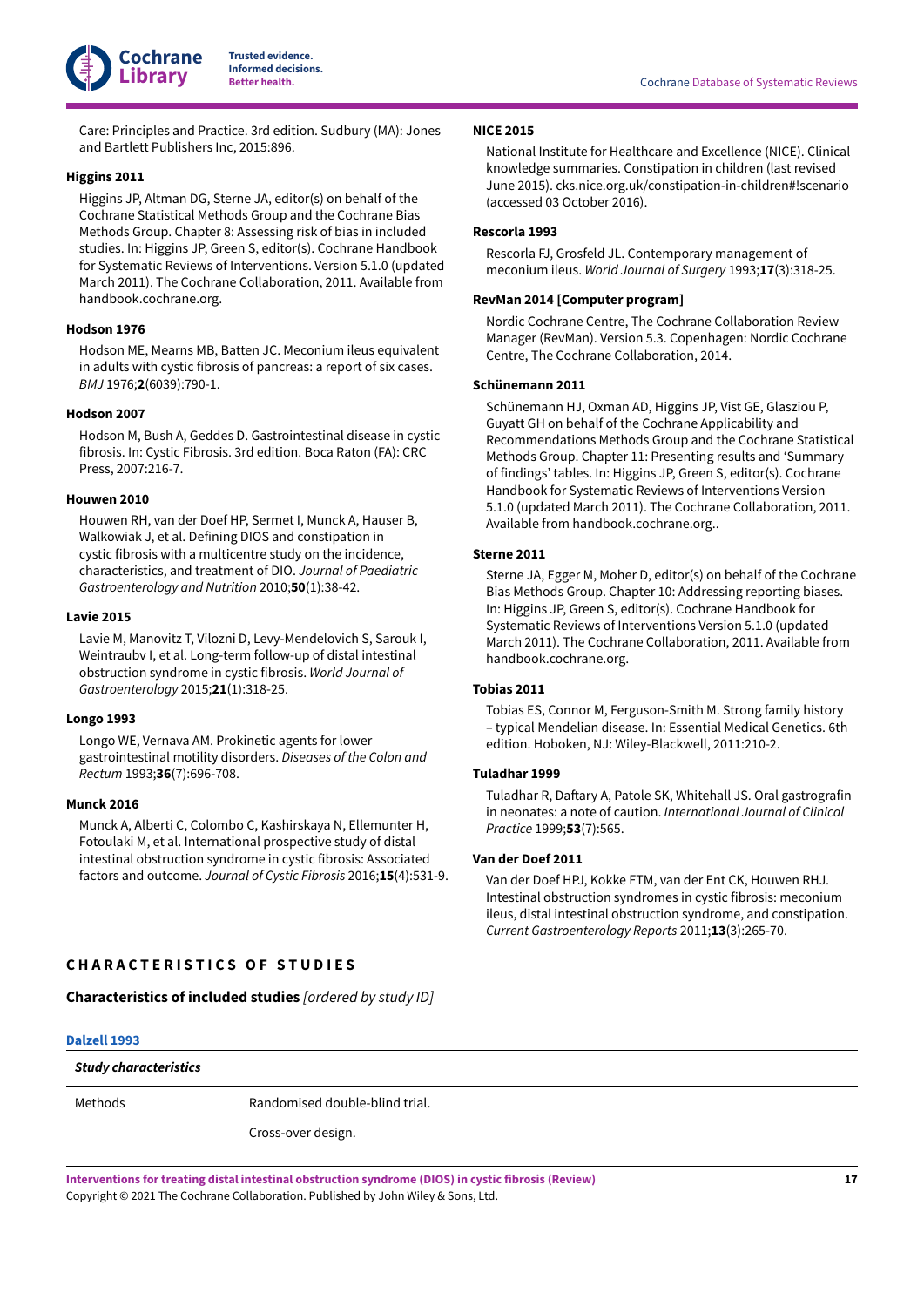

**[Dalzell](#page-17-12) 1993**  *(Continued)*

**Trusted evidence. Informed decisions.**

|                                                                                          | Single centre (UK).                                                                                                                                                         |                                                                                                                                                                                                                                           |  |
|------------------------------------------------------------------------------------------|-----------------------------------------------------------------------------------------------------------------------------------------------------------------------------|-------------------------------------------------------------------------------------------------------------------------------------------------------------------------------------------------------------------------------------------|--|
| Participants                                                                             | 20 participants (16 female) with mean age of 13.1 years (range 7.1 to 23.2) with CF and a diagnosis of<br>chronic DIOS.                                                     |                                                                                                                                                                                                                                           |  |
| Interventions                                                                            | High-dose pancreatic enzymes compared to low-dose pancreatic enzymes for the treatment of chronic<br>DIOS.                                                                  |                                                                                                                                                                                                                                           |  |
| Outcomes                                                                                 | • co-efficient for fat absorption for participants<br>weight gain<br>$\bullet$<br>episodes of acute DIOS<br>abdominal mass<br>abdominal pain                                |                                                                                                                                                                                                                                           |  |
| <b>Notes</b>                                                                             | There was no information available regarding the source of funding for the trial. No declarations of the<br>interest from the primary researchers were stated in the trial. |                                                                                                                                                                                                                                           |  |
| <b>Risk of bias</b>                                                                      |                                                                                                                                                                             |                                                                                                                                                                                                                                           |  |
| Bias                                                                                     | Authors' judgement                                                                                                                                                          | <b>Support for judgement</b>                                                                                                                                                                                                              |  |
| Random sequence genera-<br>tion (selection bias)                                         | Unclear risk                                                                                                                                                                | Not enough information to make a judgement on whether there was true ran-<br>dom sequence generation, although the trial stated that the participants were<br>randomised.                                                                 |  |
| Allocation concealment<br>(selection bias)                                               | Unclear risk                                                                                                                                                                | Not enough information to make a judgement on whether there was allocation<br>concealment.                                                                                                                                                |  |
| <b>Blinding of participants</b><br>and personnel (perfor-<br>mance bias)<br>All outcomes | Low risk                                                                                                                                                                    | Stated that this was a "double-blind" trial.                                                                                                                                                                                              |  |
| Blinding of outcome as-<br>sessment (detection bias)<br>Episodes of acute DIOS           | Low risk                                                                                                                                                                    | This is an objective measurement, so the blinding of outcome assessors is not<br>important.                                                                                                                                               |  |
| Blinding of outcome as-<br>sessment (detection bias)<br>Abdominal mass                   | Low risk                                                                                                                                                                    | This is an objective measurement, so the blinding of outcome assessors is not<br>important.                                                                                                                                               |  |
| Blinding of outcome as-<br>sessment (detection bias)<br>Abdominal pain                   | Unclear risk                                                                                                                                                                | This is a subjective measurement, so the blinding of outcome assessors is im-<br>portant. There is not enough information to make a judgement on whether<br>there was blinding of outcome assessors.                                      |  |
| Incomplete outcome data<br>(attrition bias)<br>All outcomes                              | Unclear risk                                                                                                                                                                | Not enough information to make a judgement on whether there was incom-<br>plete outcome data. No intention-to-treat analysis was described, nor was<br>there any information on withdrawal of participants.                               |  |
| Selective reporting (re-<br>porting bias)                                                | Unclear risk                                                                                                                                                                | Not enough information to make a judgement on whether there was selective<br>reporting. There was no protocol available and the trial was only available as<br>an abstract.                                                               |  |
| Other bias                                                                               | Unclear risk                                                                                                                                                                | There was insufficient information to judge whether there was a washout peri-<br>od between the first and second phase of the trial. There was not enough infor-<br>mation to make a judgement on whether there were other forms of bias. |  |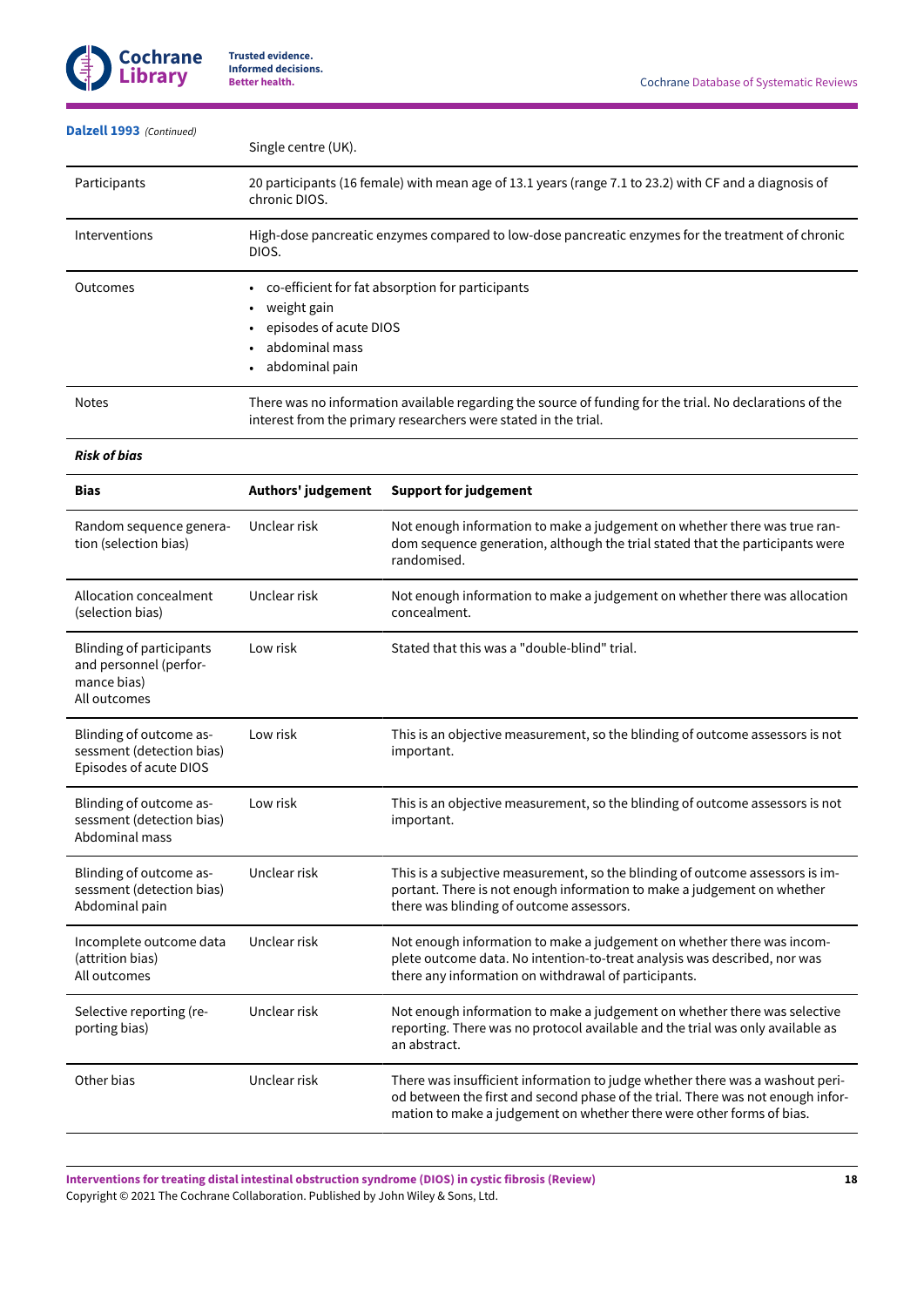

## CF: cystic fibrosis DIOS: distal intestinal obstruction syndrome

# <span id="page-20-2"></span>**Characteristics of excluded studies** *[ordered by study ID]*

| <b>Study</b>      | <b>Reason for exclusion</b>                                                                                                                                 |
|-------------------|-------------------------------------------------------------------------------------------------------------------------------------------------------------|
| <b>Baran 1980</b> | Wrong indication: N-acetylcysteine was used to treat respiratory complications of CF rather than<br>DIOS.                                                   |
| Dietzsch 1980     | Wrong indication: N-acetylcysteine was used to treat respiratory complications of CF rather than<br>DIOS.                                                   |
| Gotz 1980         | Wrong indication: N-acetylcysteine was used to treat respiratory complications of CF rather than<br>DIOS.                                                   |
| Howatt 1966       | Wrong indication: N-acetylcysteine was used to treat respiratory complications of CF rather than<br>DIOS.                                                   |
| Koletzko 1990     | Wrong intervention: trial to assess interventions for preventing DIOS rather than treating it.                                                              |
| Mitchell 1981     | Wrong indication: N-acetylcysteine was used to improve malabsorption in CF rather than for treat-<br>ing DIOS.                                              |
| Rotolo 2019       | This is a trial proposal regarding a treatment intervention, but the lead author confirmed that the<br>study was never undertaken due to a lack of approval |

CF: cystic fibrosis

DIOS: distal intestinal obstruction syndrome

## <span id="page-20-0"></span>**A P P E N D I C E S**

## <span id="page-20-1"></span>**Appendix 1. Glossary of terms**

| Term                   | <b>Explanation</b>                                                                                                                                                                         |
|------------------------|--------------------------------------------------------------------------------------------------------------------------------------------------------------------------------------------|
| anaphylactic reaction  | a life-threatening allergic reaction that may result in severe respiratory and/or cardiovascular dis-<br>tress and skin reactions; it is a medical emergency                               |
| autosomal recessive    | a form of genetic inheritance in which two copies of a gene are required for a characteristic or con-<br>dition to be carried to the offspring                                             |
| caecum                 | this is the beginning of the large intestine and is connected to the end of the small intestine (known<br>as the terminal ileum); it is located in the right lower quadrant of the abdomen |
| dyschezia              | painful defecation                                                                                                                                                                         |
| emesis                 | vomiting                                                                                                                                                                                   |
| intestinal perforation | a hole that forms in the intestine causing its contents to leak into the abdomen; this is a surgical<br>emergency                                                                          |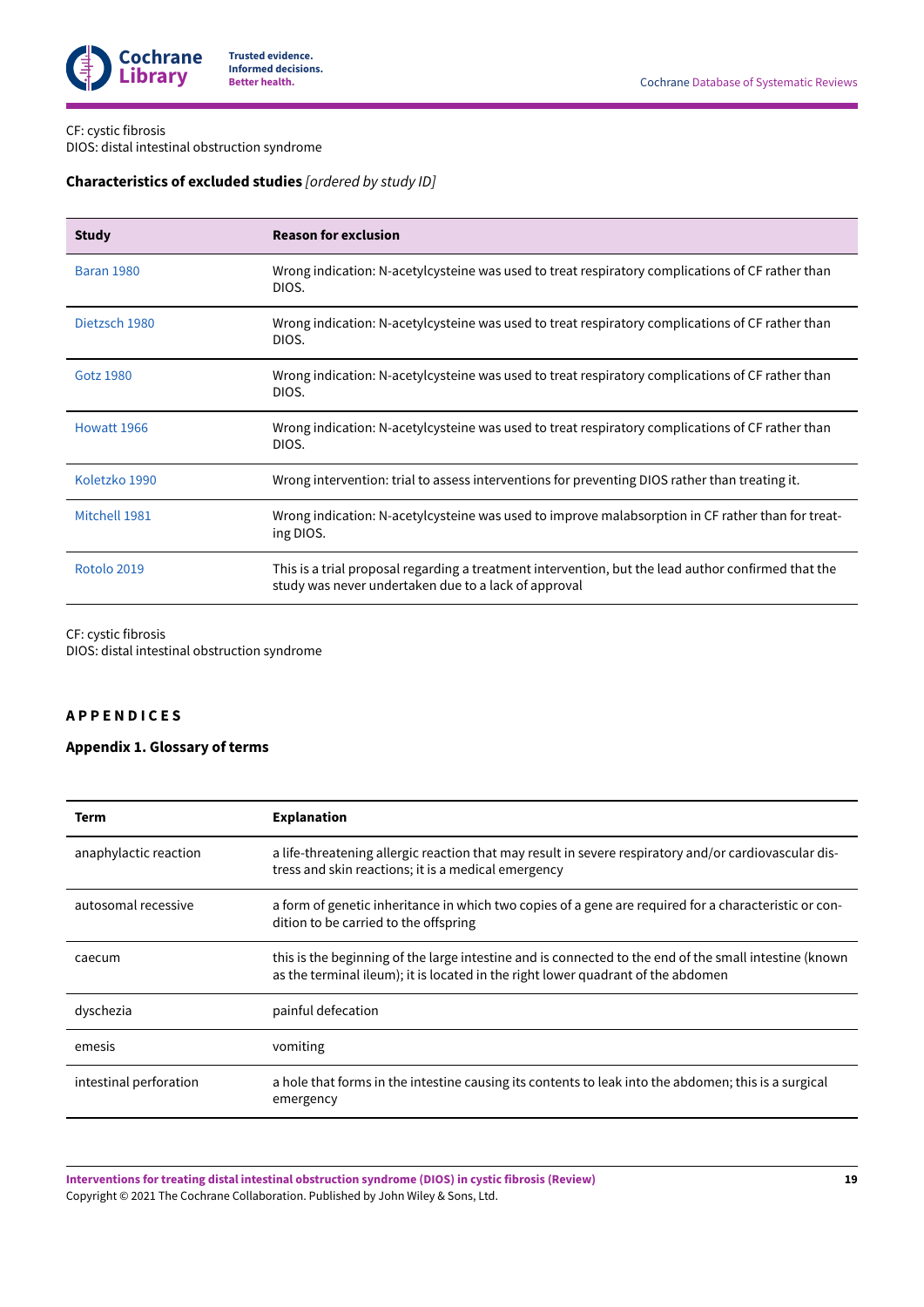## *(Continued)*

| mucosal erosions                           | the wearing away or abrasion of a surface or lining, e.g. gastric erosions relates to abrasion of the<br>stomach lining |
|--------------------------------------------|-------------------------------------------------------------------------------------------------------------------------|
| synonymous                                 | terms or words that have the same meaning e.g. small is synonymous with petite                                          |
| terminal ileum                             | the end of the small intestine, it is connected to the caecum (see above)                                               |
| vomiting with electrolyte dis-<br>turbance | severe vomiting that leads to important electrolytes e.g. sodium, potassium, calcium being lost<br>from the body        |

For definitions of statistical and methodological Cochrane terms (e.g. cross-over trial, funnel plot, forest plot, heterogeneity, quasirandomised controlled trial) please see the Cochrane [Community](http://community.cochrane.org/glossary) Glossary.

# <span id="page-21-0"></span>**Appendix 2.Search strategies**

| Database/Resource                  | <b>Strategy</b>                                  |
|------------------------------------|--------------------------------------------------|
| Cochrane Central Register of       | #1 Cystic Fibrosis [MeSH descriptor]             |
| <b>Controlled Trials (CENTRAL)</b> | #2 cystic fibrosis:ti,ab                         |
|                                    | #3 fibrocystic near/10 disease near/10 pancreas  |
|                                    | #4 mucoviscidos*:ti,ab                           |
|                                    | #5 cystic* near/10 fibros*:ti,ab                 |
|                                    | #6 #1 or #2 or #3 or #4 or #5                    |
|                                    | #7 distal intestinal obstruction syndrome*:ti,ab |
|                                    | #8 dios or mie:ti,ab                             |
|                                    | #9 Intestinal Obstruction [MeSH descriptor]      |
|                                    | #10 meconium ileus equivalent:ti,ab              |
|                                    | #11 faecal near/3 (obstruction or impact*):ti,ab |
|                                    | #12 Constipation [MeSH descriptor]               |
|                                    | #13 constipat*:ti,ab                             |
|                                    | #14 laxative*:ti,ab                              |
|                                    | #15 Laxatives [MeSH descriptor]                  |
|                                    | #16 lactulose:ti,ab                              |
|                                    | #17 Lactulose [MeSH descriptor]                  |
|                                    | #18 (macrogol or polyethylene glycol*):ti,ab     |
|                                    | #19 Polyethylene Glycols [MeSH descriptor]       |
|                                    | #20 movicol:ti,ab                                |
|                                    | #21 klean*:ti,ab                                 |
|                                    | #22 diatriozate:ti,ab                            |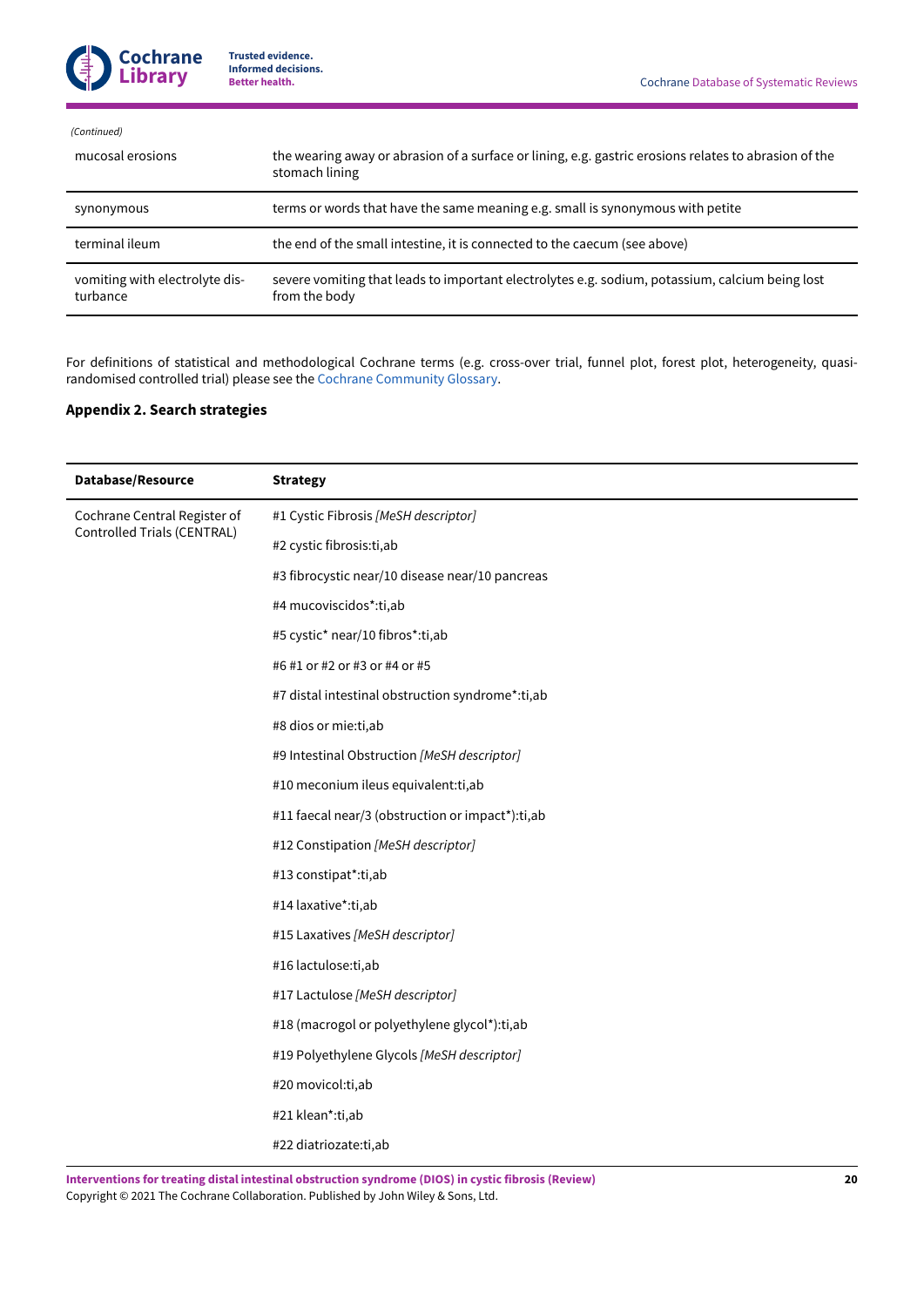

| (Continued)                 |                                                                                                                                                                       |
|-----------------------------|-----------------------------------------------------------------------------------------------------------------------------------------------------------------------|
|                             | #23 gastrografin:ti,ab                                                                                                                                                |
|                             | #24 sennati:ti,ab                                                                                                                                                     |
|                             | #25 docusate:ti,ab                                                                                                                                                    |
|                             | #26 bicosulfate:ti,ab                                                                                                                                                 |
|                             | #27 acetylcysteine or fibrol:ti,ab                                                                                                                                    |
|                             | #28 parvolex:ti,ab                                                                                                                                                    |
|                             | #29 fibre:ti,ab                                                                                                                                                       |
|                             | #30 picosulphate:ti,ab                                                                                                                                                |
|                             | #31 #7 or #8 or #9 or #10 or #11 or #12 or #13 or #14 or #15 or #16 or #17 or #18 or #19 or #20 or #21<br>or #22 or #23 or #24 or #25 or #26 or #27 or #28 or #29 #30 |
|                             | #32 #6 and #31                                                                                                                                                        |
| MEDLINE Ovid (1946 onwards) | 1. Cystic Fibrosis/                                                                                                                                                   |
|                             | 2. cystic fibrosis.tw.                                                                                                                                                |
|                             | 3. (fibrocystic adj10 disease adj10 pancreas).tw.                                                                                                                     |
|                             | 4. mucoviscidos\$.tw.                                                                                                                                                 |
|                             | 5. (cystic\$ adj10 fibros\$).tw.                                                                                                                                      |
|                             | 6.1 or 2 or 3 or 4 or 5                                                                                                                                               |
|                             | 7. "distal intestinal obstruction syndrome*".tw.                                                                                                                      |
|                             | 8. (dios or mie).tw.                                                                                                                                                  |
|                             | 9. Intestinal Obstruction/                                                                                                                                            |
|                             | 10. meconium ileus equivalent.tw.                                                                                                                                     |
|                             | 11. (faecal adj3 (obstruction or impact*)).tw.                                                                                                                        |
|                             | 12. Constipation/                                                                                                                                                     |
|                             | 13. "constipat*".tw.                                                                                                                                                  |
|                             | 14. "laxative*".tw.                                                                                                                                                   |
|                             | 15. Laxatives/                                                                                                                                                        |
|                             | 16. lactulose.tw. or Lactulose/                                                                                                                                       |
|                             | 17. (macrogol or polyethylene glycol*).tw. or Polyethylene Glycols/                                                                                                   |
|                             | 18. movicol.tw.                                                                                                                                                       |
|                             | 19. klean*.tw.                                                                                                                                                        |
|                             | 20. diatriozate.tw.                                                                                                                                                   |
|                             | 21. gastrografin.tw.                                                                                                                                                  |
|                             | 22. senna.tw.                                                                                                                                                         |
|                             | 23. docusate.tw.                                                                                                                                                      |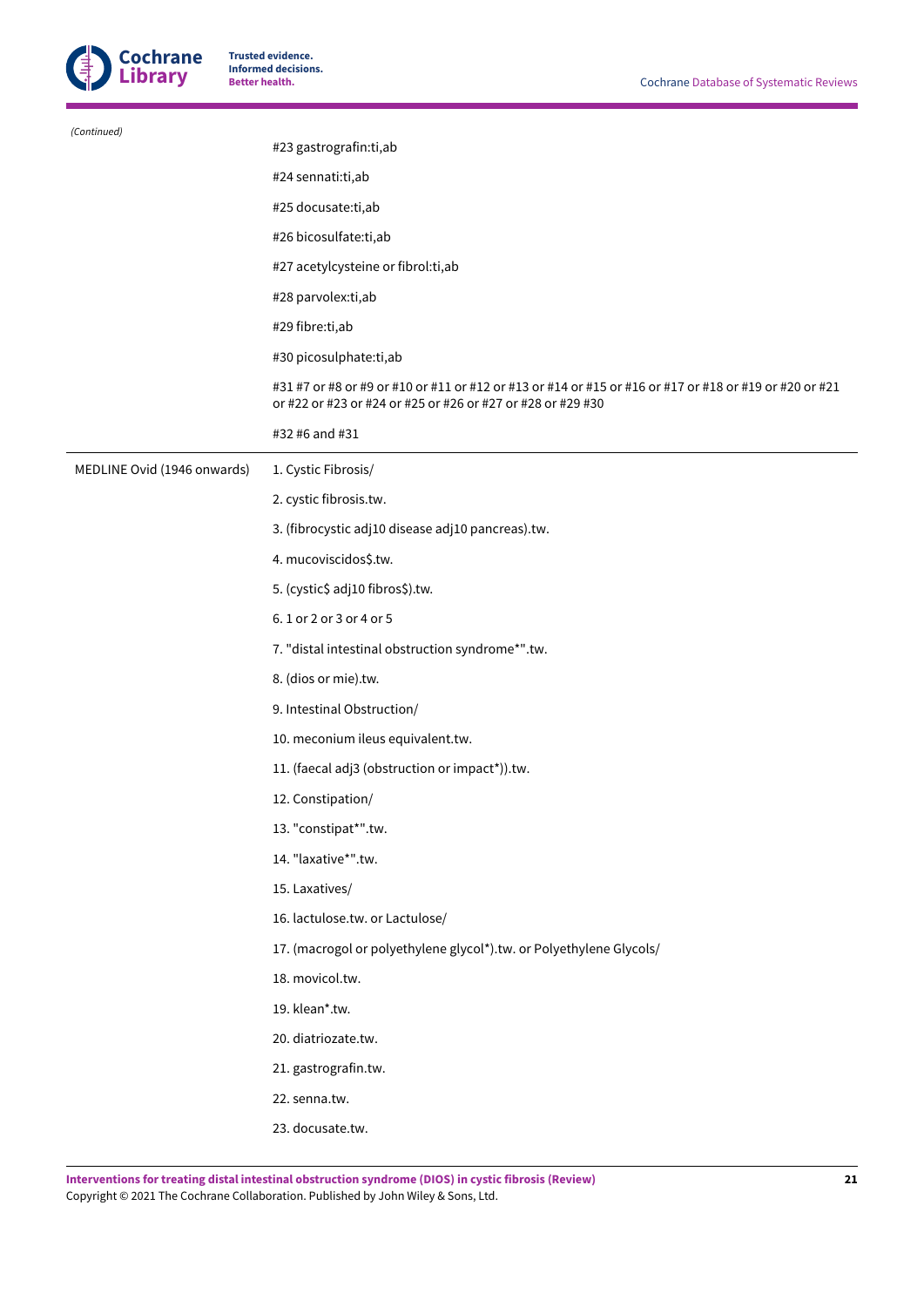

| (Continued)                | 24. bicosulfate.tw.                                                                                                                  |
|----------------------------|--------------------------------------------------------------------------------------------------------------------------------------|
|                            | 25. acetylcysteine or fibrol.tw.                                                                                                     |
|                            | 26. parvolex.tw.                                                                                                                     |
|                            | 27. fibre.tw.                                                                                                                        |
|                            | 28. picosulphate.tw.                                                                                                                 |
|                            | 29. 7 or 8 or 9 or 10 or 11 or 12 or 13 or 14 or 15 or 16 or 17 or 18 or 19 or 20 or 21 or 22 or 23 or 24 or<br>25 or 26 or 27 or 28 |
|                            | 30.6 and 29                                                                                                                          |
| Embase Ovid (1974 onwards) | 1. CYSTIC FIBROSIS/                                                                                                                  |
|                            | 2. cystic fibrosis.tw.                                                                                                               |
|                            | 3. (fibrocystic adj10 disease adj10 pancreas).tw.                                                                                    |
|                            | 4. mucoviscidos\$.tw.                                                                                                                |
|                            | 5. (cystic\$ adj10 fibros\$).tw.                                                                                                     |
|                            | 6.1 or 2 or 3 or 4 or 5                                                                                                              |
|                            | 7. "distal intestinal obstruction syndrome*".tw.                                                                                     |
|                            | 8. (dios or mie).tw.                                                                                                                 |
|                            | 9. INTESTINE OBSTRUCTION/                                                                                                            |
|                            | 10. meconium ileus equivalent.tw.                                                                                                    |
|                            | 11. (faecal adj3 (obstruction or impact*)).tw.                                                                                       |
|                            | 12. CONSTIPATION/                                                                                                                    |
|                            | 13. "constipat*".tw.                                                                                                                 |
|                            | 14. "laxative*".tw.                                                                                                                  |
|                            | 15. LAXATIVE/                                                                                                                        |
|                            | 16. lactulose.tw. or LACTULOSE/                                                                                                      |
|                            | 17. (macrogol or polyethylene glycol*).mp,hw.                                                                                        |
|                            | 18. movicol.tw.                                                                                                                      |
|                            | 19. klean*.tw.                                                                                                                       |
|                            | 20. diatriozate.tw.                                                                                                                  |
|                            | 21. gastrografin.tw.                                                                                                                 |
|                            | 22. senna.tw.                                                                                                                        |
|                            | 23. docusate.tw.                                                                                                                     |
|                            | 24. bicosulfate.tw.                                                                                                                  |
|                            | 25. acetylcysteine or fibrol.tw.                                                                                                     |
|                            | 26. parvolex.tw.                                                                                                                     |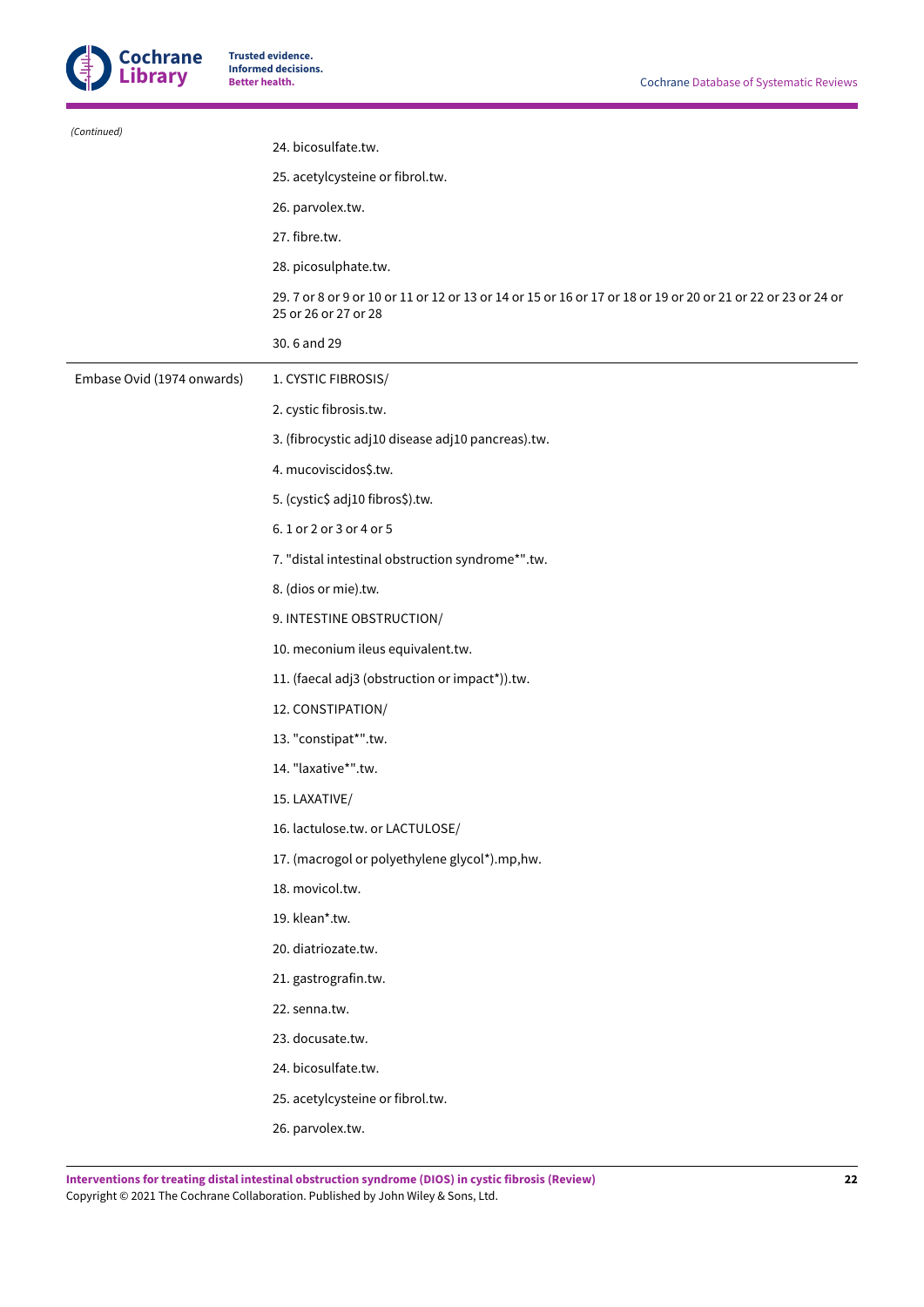**Cochrane Library**

| (Continued)            | 27. fibre.tw.                                                                                                                                                                                                                                                                                                                 |
|------------------------|-------------------------------------------------------------------------------------------------------------------------------------------------------------------------------------------------------------------------------------------------------------------------------------------------------------------------------|
|                        |                                                                                                                                                                                                                                                                                                                               |
|                        | 28. picosulphate.tw.                                                                                                                                                                                                                                                                                                          |
|                        | 29. 7 or 8 or 9 or 10 or 11 or 12 or 13 or 14 or 15 or 16 or 17 or 18 or 19 or 20 or 21 or 22 or 23 or 24 or<br>25 or 26 or 27 or 28                                                                                                                                                                                          |
|                        | 30.6 and 29                                                                                                                                                                                                                                                                                                                   |
| Clinicaltrials.gov     | ADVANCED SEARCH                                                                                                                                                                                                                                                                                                               |
|                        | Search 1<br>Search terms: laxative OR laxatives OR lactulose OR macrogol OR polyethylene OR movicol OR<br>klean OR diatriozate OR gastrografin OR senna OR docusate OR bicosulfate OR acetylcysteine OR fi-<br>brol OR parvolex OR picosulphate OR fibre<br>Study type: Interventional Studies<br>Conditions: cystic fibrosis |
|                        | Search 2<br>Search terms: intestinal OR DIOS OR constipation OR constipated OR faecal OR meconium<br>Study type: Interventional Studies<br>Conditions: cystic fibrosis                                                                                                                                                        |
| <b>ISRCTN Registry</b> | ADVANCED SEARCH                                                                                                                                                                                                                                                                                                               |
|                        | Condition: cystic fibrosis                                                                                                                                                                                                                                                                                                    |
| <b>WHO ICTRP</b>       | <b>BASIC SEARCHES</b>                                                                                                                                                                                                                                                                                                         |
|                        | <b>Search 1: cystic fibrosis AND intestinal</b>                                                                                                                                                                                                                                                                               |
|                        | <b>Search 2:</b> cystic fibrosis AND constipation                                                                                                                                                                                                                                                                             |
|                        | Search 3: cystic fibrosis AND faecal                                                                                                                                                                                                                                                                                          |
|                        | <b>Search 4:</b> cystic fibrosis AND meconium                                                                                                                                                                                                                                                                                 |
|                        | Search 5: mucoviscidose                                                                                                                                                                                                                                                                                                       |
|                        | ADVANCED SEARCH                                                                                                                                                                                                                                                                                                               |
|                        | Condition: cystic fibrosis                                                                                                                                                                                                                                                                                                    |
|                        | Intervention: laxative OR laxatives OR lactulose OR macrogol OR polyethylene OR movicol OR klean<br>OR diatriozate OR gastrografin OR senna OR docusate OR bicosulfate OR acetylcysteine OR fibrol<br>OR parvolex OR picosulphate OR fibre                                                                                    |
|                        | Recruitment Status: All                                                                                                                                                                                                                                                                                                       |
| Open Grey              | (cystic fibrosis OR cf OR mucoviscidos*) AND (intestin* OR constipat* OR faecal OR meconium OR<br>laxative* OR lactulose OR macrogol OR polyethylene OR movicol OR klean* OR diatriozate OR gas-<br>trografin OR senna OR docusate OR bicosulfate OR acetylcysteine OR fibrol OR parvolex OR pico-<br>sulphate OR fibre)      |

# <span id="page-24-0"></span>**W H A T ' S N E W**

 $\overline{a}$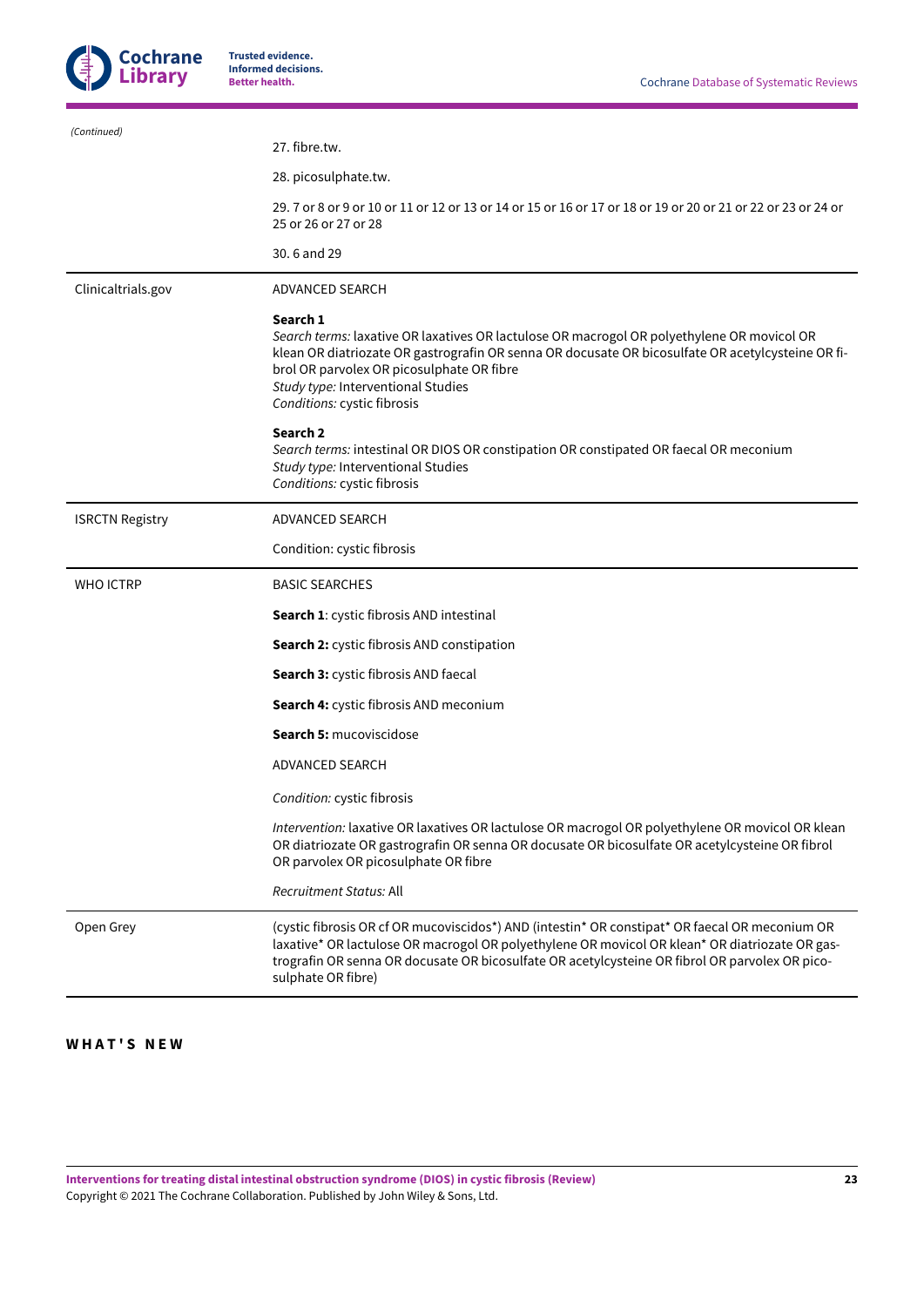| <b>Date</b>      | Event                                                     | <b>Description</b>                                                                                                                                                                                                                                                                                                                                                                                                                                  |
|------------------|-----------------------------------------------------------|-----------------------------------------------------------------------------------------------------------------------------------------------------------------------------------------------------------------------------------------------------------------------------------------------------------------------------------------------------------------------------------------------------------------------------------------------------|
| 16 December 2021 | New citation required but conclusions<br>have not changed | Since no new data have been added at this update, our conclu-<br>sions remain the same.                                                                                                                                                                                                                                                                                                                                                             |
| 16 December 2021 | New search has been performed                             | A search of the Cochrane Cystic Fibrosis and Genetic Disorders<br>Review Group's Cystic Fibrosis Trials Register identified a single<br>reference which was potentially eligible for inclusion in the re-<br>view, however this trial proposal was never accepted and the<br>trial was never undertaken. We have listed this as an excluded<br>study (Rotolo 2019).                                                                                 |
|                  |                                                           | On 12 October 2021, the authors repeated the full search strate-<br>gy using available databases including EMBASE and MEDLINE. A<br>further 510 articles were identified, of which 88 were duplicates<br>and so excluded from further review. FG and WC reviewed titles<br>and abstracts, and found no additional studies for inclusion. The<br>PRISMA diagram (Figure 1) has been amended to reflect the larg-<br>er number of studies identified. |

## <span id="page-25-0"></span>**H I S T O R Y**

Protocol first published: Issue 9, 2017 Review first published: Issue 8, 2018

## <span id="page-25-1"></span>**C O N T R I B U T I O N S O F A U T H O R S**

| <b>Roles and responsibilities</b>                                     |                                 |
|-----------------------------------------------------------------------|---------------------------------|
| <b>TASK</b>                                                           | WHO WILL UNDERTAKE THE<br>TASK? |
| Protocol stage: draft the protocol                                    | JG & FG                         |
| <i>Review stage:</i> select which trials to include $(2 + 1$ arbiter) | JG, FG & WC                     |
| <i>Review stage: extract data from trials (2 people)</i>              | JG & FG                         |
| Review stage: enter data into RevMan                                  | JG                              |
| <i>Review stage: carry out the analysis</i>                           | JG, FG & WC                     |
| Review stage: interpret the analysis                                  | JG, FG & WC                     |
| Review stage: draft the final review                                  | JG & FG                         |
| Update stage: update the review                                       | FG                              |

# <span id="page-25-2"></span>**D E C L A R A T I O N S O F I N T E R E S T**

Dr Will Carroll declares no known potential conflict of interest.

Dr Fran E Gilchrist declares no known potential conflict of interest.

Jessica Green declares no known potential conflict of interest.

**Interventions for treating distal intestinal obstruction syndrome (DIOS) in cystic fibrosis (Review)** Copyright © 2021 The Cochrane Collaboration. Published by John Wiley & Sons, Ltd.